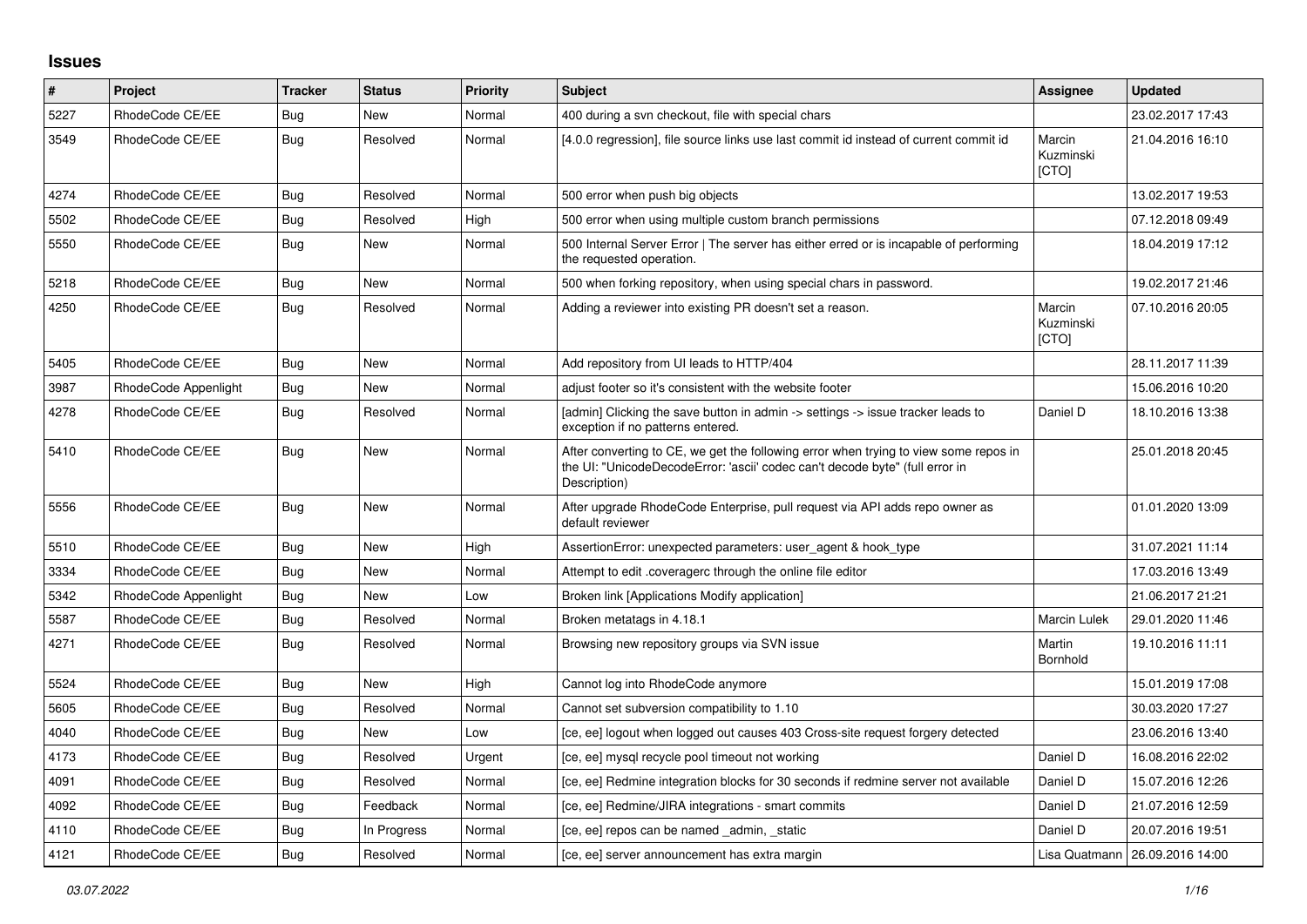| $\vert$ # | Project              | <b>Tracker</b> | <b>Status</b> | Priority | <b>Subject</b>                                                                               | <b>Assignee</b>              | <b>Updated</b>   |
|-----------|----------------------|----------------|---------------|----------|----------------------------------------------------------------------------------------------|------------------------------|------------------|
| 4208      | RhodeCode CE/EE      | <b>Bug</b>     | New           | Normal   | [ce, ee] test errors get hidden by error page                                                | Daniel D                     | 14.09.2016 12:00 |
| 3950      | RhodeCode CE/EE      | Bug            | Resolved      | Normal   | [ce, ee] trying to merge pr against a deleted branch/bookmark breaks the pr page             | Martin<br>Bornhold           | 27.10.2016 16:12 |
| 4154      | RhodeCode CE/EE      | Bug            | <b>New</b>    | Low      | [ce, ee] user register via github captcha                                                    |                              | 05.08.2016 22:51 |
| 4256      | RhodeCode CE/EE      | Bug            | New           | Normal   | [ce, ee, ux] Source code highlight colors conflict with red/green inserted/deleted<br>blocks | Daniel D                     | 03.10.2016 05:00 |
| 3963      | RhodeCode CE/EE      | Bug            | <b>New</b>    | Normal   | [ce] Getting a newly added repo via remap/rescan via api gives no data                       |                              | 27.05.2016 05:02 |
| 4166      | RhodeCode CE/EE      | <b>Bug</b>     | Resolved      | Urgent   | [ce] Rhodecode crashing after MySQL error                                                    |                              | 23.08.2016 23:35 |
| 3956      | RhodeCode CE/EE      | Bug            | New           | Normal   | [ce] - svn commit with all 'None' properties (author, message, etc.)                         |                              | 23.05.2016 17:22 |
| 3971      | RhodeCode CE/EE      | Bug            | Resolved      | Normal   | [ce, vcs] Merge requests/Pull requests failing due to rebase problem                         | Johannes<br>Bornhold         | 19.07.2016 15:54 |
| 5490      | RhodeCode CE/EE      | Bug            | Resolved      | Normal   | Changes to repo group permissions via API are not audit logged                               |                              | 28.02.2019 13:52 |
| 5461      | RhodeCode CE/EE      | Bug            | Resolved      | Normal   | Changes to user group permissions via API are not audit logged                               |                              | 30.08.2018 09:47 |
| 5482      | RhodeCode CE/EE      | Bug            | Resolved      | Normal   | Changing a repo's 'Remote pull uri' in its Settings fails with 'No repo type specified'      |                              | 31.10.2018 08:37 |
| 5560      | RhodeCode CE/EE      | Bug            | Resolved      | High     | Check all permission API function to flush caches for auth_perms                             |                              | 08.06.2021 23:56 |
| 1404      | RhodeCode CE/EE      | Bug            | Resolved      | Normal   | clone of really huge git repo (4gb) causes pyro to explode                                   |                              | 07.02.2017 14:52 |
| 5654      | RhodeCode CE/EE      | Bug            | New           | Normal   | Comment formatting broken when containing $\omega$ in a code block                           |                              | 24.02.2021 12:10 |
| 5371      | RhodeCode CE/EE      | Bug            | <b>New</b>    | Normal   | Comment times in Pull Requests are off by 1 day                                              |                              | 10.04.2018 15:11 |
| 5558      | RhodeCode CE/EE      | Bug            | Resolved      | Low      | Commit compare window covers text                                                            |                              | 08.07.2019 18:12 |
| 5557      | RhodeCode CE/EE      | Bug            | Resolved      | Normal   | Consider removing slashes from the RSS feed names                                            |                              | 31.10.2019 19:54 |
| 5612      | RhodeCode CE/EE      | <b>Bug</b>     | <b>New</b>    | Low      | CPU cores getting maxed out by VCSServer on Repository Size request                          |                              | 03.10.2021 23:25 |
| 5462      | RhodeCode CE/EE      | <b>Bug</b>     | New           | Normal   | create_repo api fails with celery enabled                                                    |                              | 10.07.2018 17:49 |
| 5623      | RhodeCode CE/EE      | Bug            | Resolved      | Normal   | Credentials for remote repository URL leaking in Repository Header                           |                              | 22.07.2020 00:47 |
| 5594      | RhodeCode CE/EE      | Bug            | Resolved      | Normal   | Credentials in Repository Settings for Pull requests are exposed                             |                              | 28.05.2020 20:25 |
| 5679      | RhodeCode CE/EE      | Bug            | <b>New</b>    | Normal   | Data directory continues to grow until it fills disk partition                               |                              | 25.04.2022 11:42 |
| 4155      | RhodeCode CE/EE      | Bug            | Resolved      | Low      | Date of Last Change is not displayed correctly                                               | Marcin<br>Kuzminski<br>[CTO] | 21.01.2020 02:20 |
| 5629      | RhodeCode CE/EE      | Bug            | <b>New</b>    | Normal   | Diff truncated on small files                                                                |                              | 21.07.2020 08:58 |
| 4675      | RhodeCode CE/EE      | Bug            | Resolved      | Normal   | Disk free inodes are displayed incorrectly                                                   |                              | 13.12.2016 22:41 |
| 4224      | RhodeCode CE/EE      | Bug            | Resolved      | Normal   | [docs] update docs re: removing old instances when switching editions                        | Lisa Quatmann                | 11.10.2016 15:36 |
| 5153      | Documentation        | Bug            | Resolved      | Normal   | Documentation: /tmp permissions                                                              |                              | 04.01.2017 13:02 |
| 3382      | RhodeCode CE/EE      | Bug            | New           | Normal   | download superrepo with subrepos                                                             |                              | 25.03.2016 01:30 |
| 3351      | RhodeCode CE/EE      | <b>Bug</b>     | New           | Normal   | Duplicate IP whitelist entry shows error flash                                               |                              | 21.03.2016 15:54 |
| 3994      | RhodeCode Appenlight | Bug            | New           | Normal   | during setup, user is given option to make admin account even if one does not exist          |                              | 08.06.2016 12:44 |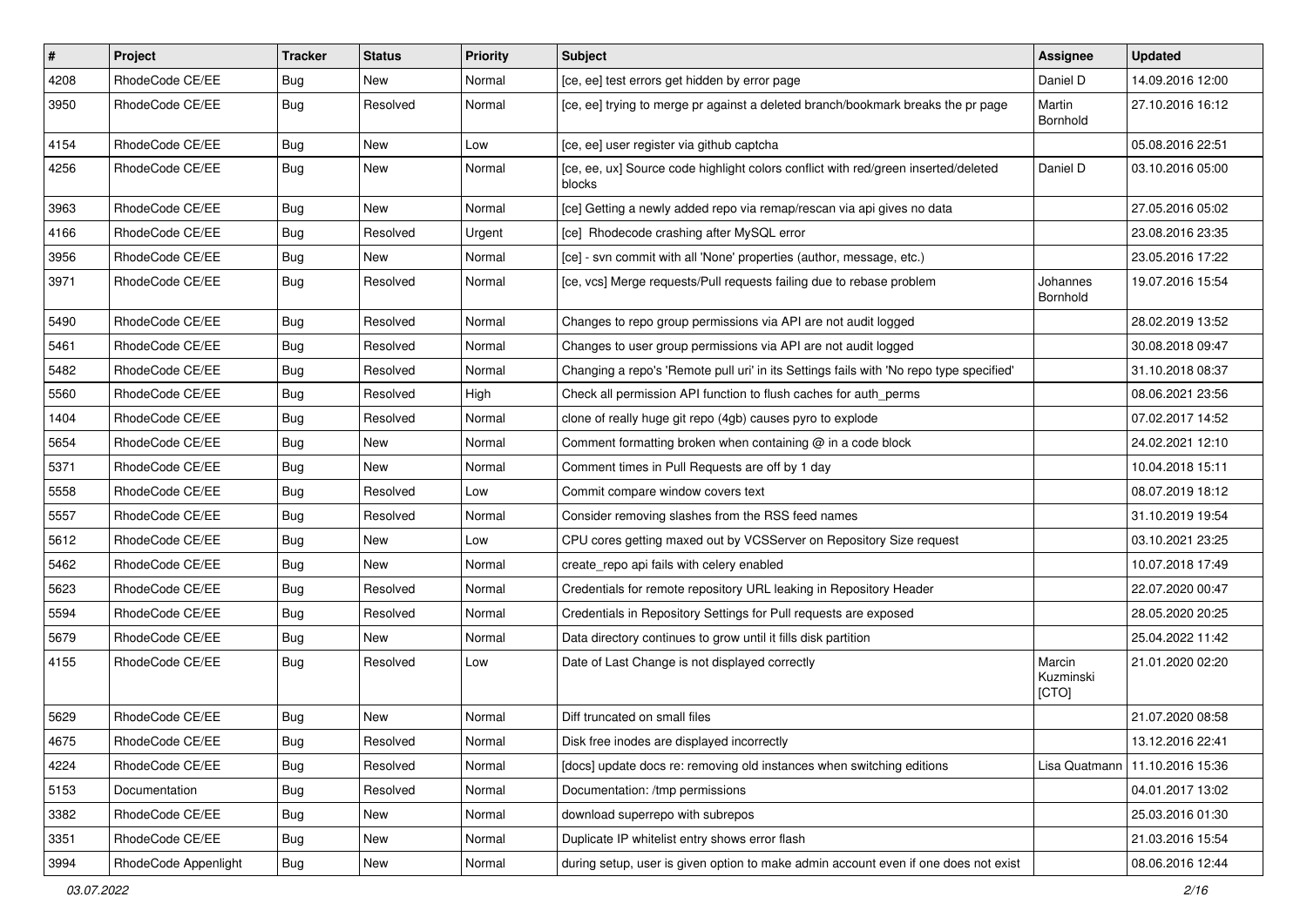| #    | Project              | <b>Tracker</b> | <b>Status</b> | <b>Priority</b> | <b>Subject</b>                                                                                                     | <b>Assignee</b>              | <b>Updated</b>                   |
|------|----------------------|----------------|---------------|-----------------|--------------------------------------------------------------------------------------------------------------------|------------------------------|----------------------------------|
| 4296 | RhodeCode CE/EE      | Bug            | Resolved      | Normal          | [ee] Can not create pull requests with reviewers.                                                                  | Daniel D                     | 07.11.2016 21:17                 |
| 4268 | RhodeCode CE/EE      | Bug            | Resolved      | High            | [ee] default reviewers from changed lines is returning wrong values                                                | Daniel D                     | 06.10.2016 14:35                 |
| 4116 | RhodeCode CE/EE      | Bug            | New           | High            | [ee] Starting EE or running paster commands like setup-rhodecode does not work<br>without setting LC_ALL properly. |                              | 18.08.2016 21:03                 |
| 5381 | RhodeCode CE/EE      | Bug            | Resolved      | Normal          | Email integration changeset links invalid                                                                          |                              | 06.09.2017 12:29                 |
| 5530 | RhodeCode CE/EE      | Bug            | Resolved      | Normal          | Email integration has incorrect url                                                                                |                              | 09.02.2019 10:33                 |
| 5304 | RhodeCode CE/EE      | Bug            | Resolved      | Normal          | Email template not correct                                                                                         |                              | 31.10.2018 08:36                 |
| 5528 | RhodeCode CE/EE      | Bug            | Resolved      | High            | Empty Unicode file causes the PR to return HTTP 500                                                                |                              | 28.02.2019 13:52                 |
| 4036 | RhodeCode CE/EE      | Bug            | Resolved      | Normal          | encrypted clone uri can throw unicodeerror after key change                                                        | Marcin<br>Kuzminski<br>[CTO] | 27.06.2016 19:38                 |
| 4266 | RhodeCode CE/EE      | Bug            | Resolved      | Normal          | Error 500 on integrations page after setting up Webhook                                                            |                              | 17.10.2016 15:35                 |
| 5567 | RhodeCode CE/EE      | Bug            | Resolved      | High            | Error after PR was updated                                                                                         |                              | 20.01.2020 10:04                 |
| 4206 | RhodeCode CE/EE      | Bug            | Resolved      | High            | Error creating SVN groups                                                                                          |                              | 15.09.2016 13:24                 |
| 5656 | RhodeCode CE/EE      | Bug            | Resolved      | Normal          | Error for branch permission page                                                                                   |                              | 30.04.2021 08:53                 |
| 5657 | RhodeCode CE/EE      | Bug            | <b>New</b>    | Normal          | Error in maintenance page                                                                                          |                              | 30.03.2021 15:09                 |
| 5376 | RhodeCode CE/EE      | Bug            | Resolved      | Normal          | error: pretxnchangegroup.acl hook failed: acl: user "" denied on branch "default"                                  |                              | 16.08.2017 19:45                 |
| 5444 | RhodeCode CE/EE      | Bug            | Resolved      | Normal          | Error while creating a pull request on a Mercurial repository                                                      |                              | 17.04.2018 22:29                 |
| 3989 | RhodeCode Appenlight | Bug            | Resolved      | Normal          | even up report spacing                                                                                             |                              | 21.06.2016 18:55                 |
| 5553 | RhodeCode CE/EE      | Bug            | <b>New</b>    | Normal          | Exceptions Tracker - Exception ID: 140095575901360 after upgrade to the lastes<br>version                          | Thierry<br>Wynsdau           | 10.07.2019 10:33                 |
| 4035 | RhodeCode CE/EE      | Bug            | In Progress   | Normal          | failed to create whoosh index                                                                                      | Marcin<br>Kuzminski<br>[CTO] | 06.07.2016 00:04                 |
| 5625 | Documentation        | Bug            | <b>New</b>    | Normal          | Feedback on RhodeCode Full-text search docs                                                                        |                              | 02.07.2020 19:22                 |
| 5610 | RhodeCode CE/EE      | Bug            | Resolved      | Normal          | Files navigation looses the at= <name> marker</name>                                                               | Daniel D                     | 03.10.2021 23:23                 |
| 4109 | RhodeCode CE/EE      | Bug            | <b>New</b>    | Normal          | [files] The "switch to commit" widget is broken after using browser back button                                    |                              | 17.04.2018 21:50                 |
| 5575 | RhodeCode CE/EE      | Bug            | Resolved      | Low             | Filtering username containing '-' does not work in Admin audit log panel                                           |                              | 20.01.2020 10:04                 |
| 4184 | RhodeCode CE/EE      | Bug            | Resolved      | High            | fix content INT overflow bug                                                                                       | Marcin<br>Kuzminski<br>[CTO] | 23.08.2016 10:31                 |
| 5213 | RhodeCode CE/EE      | <b>Bug</b>     | Resolved      | Normal          | Fixing Apache Proxy timeout issues                                                                                 |                              | 14.02.2017 09:44                 |
| 4254 | RhodeCode CE/EE      | <b>Bug</b>     | Resolved      | Normal          | [frontend] 500 Internal Server Error with i18n-ed pages                                                            | Lisa Quatmann                | 30.09.2016 14:38                 |
| 3488 | RhodeCode CE/EE      | Bug            | Resolved      | Normal          | [frontend, styling] update icon font                                                                               |                              | Lisa Quatmann   04.10.2016 13:27 |
| 4277 | RhodeCode CE/EE      | <b>Bug</b>     | Resolved      | Normal          | [frontend] System info page does not work correctly in safari.                                                     | Martin<br>Bornhold           | 04.11.2016 12:08                 |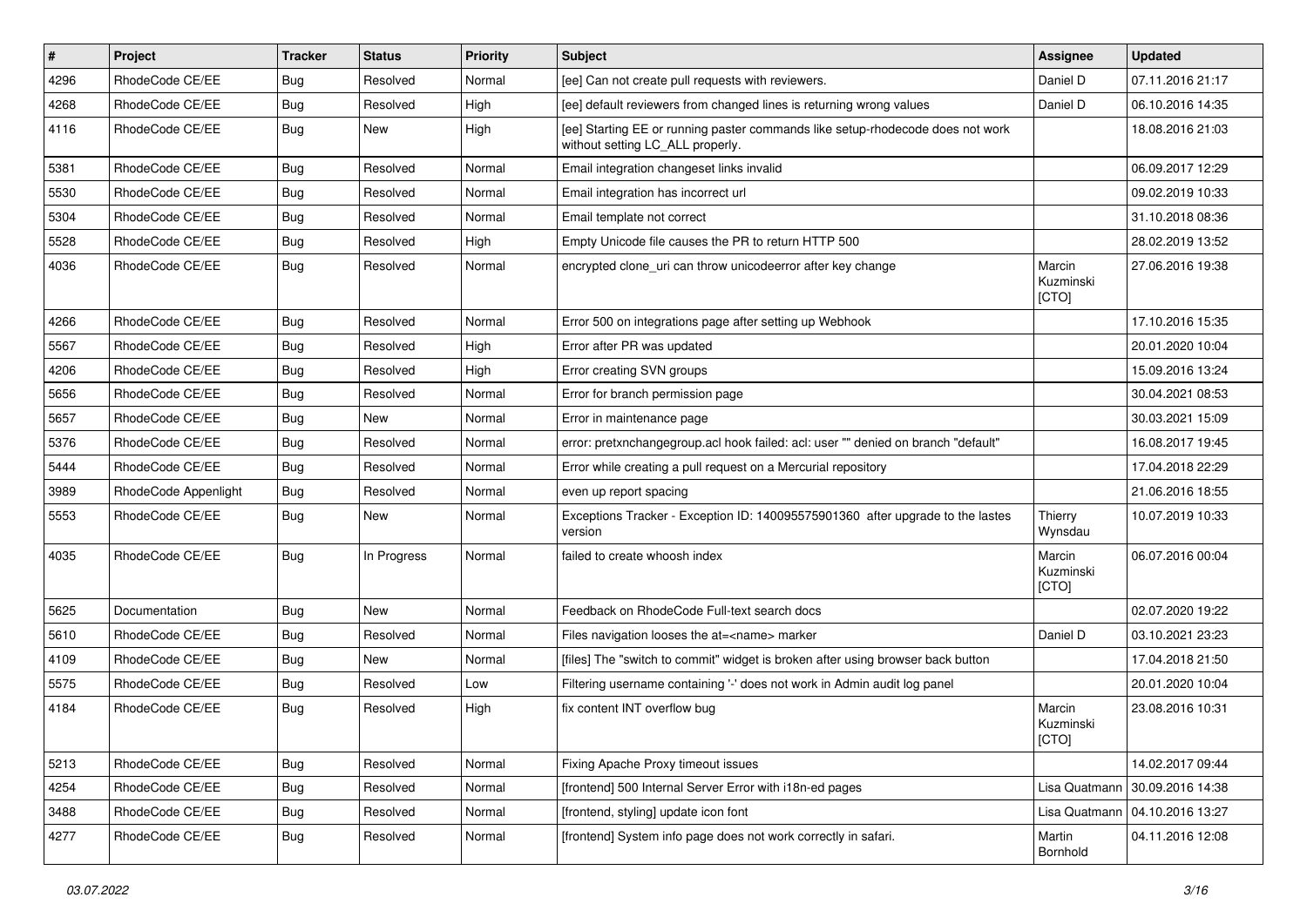| $\pmb{\#}$ | <b>Project</b>           | <b>Tracker</b> | <b>Status</b> | <b>Priority</b> | Subject                                                                                                  | <b>Assignee</b>              | <b>Updated</b>   |
|------------|--------------------------|----------------|---------------|-----------------|----------------------------------------------------------------------------------------------------------|------------------------------|------------------|
| 5662       | RhodeCode CE/EE          | <b>Bug</b>     | New           | Normal          | Full text search not working due to crash in whoosh                                                      |                              | 07.06.2022 08:31 |
| 5513       | RhodeCode CE/EE          | <b>Bug</b>     | Resolved      | High            | Gist: GitHub flavoured markdown gist creation fails                                                      |                              | 07.07.2019 22:21 |
| 4273       | RhodeCode CE/EE          | Bug            | Resolved      | Urgent          | GIT executable not seen by vcsserver                                                                     | Martin<br>Bornhold           | 13.10.2016 15:45 |
| 5257       | RhodeCode CE/EE          | Bug            | <b>New</b>    | Normal          | Git repository with big binary file provokes error and strange behavior/memory leak<br>of RH.            | Marcin<br>Kuzminski<br>[CTO] | 23.03.2017 22:02 |
| 4223       | RhodeCode CE/EE          | Bug            | Resolved      | High            | [git, tags] annotated tags not appearing in UI                                                           | Daniel D                     | 12.09.2016 06:12 |
| 5489       | RhodeCode CE/EE          | Bug            | Resolved      | High            | grant user permission to repo group API call fails to set permissions on child<br>repos                  |                              | 11.07.2018 09:57 |
| 5576       | RhodeCode CE/EE          | <b>Bug</b>     | Resolved      | High            | Hosting many repositories                                                                                | Craig Fairhurst              | 12.02.2020 12:55 |
| 5500       | RhodeCode CE/EE          | <b>Bug</b>     | New           | Normal          | How to enable/set "RC_SKIP_HOOKS" to disable svn hooks?                                                  |                              | 02.10.2018 07:45 |
| 5627       | Documentation            | Bug            | <b>New</b>    | Normal          | Immediate re-run of rhodecode-index throws warnings on some repos (and suggests<br>rebuild from scratch) |                              | 02.07.2020 19:41 |
| 5535       | <b>RhodeCode Control</b> | <b>Bug</b>     | New           | Normal          | improper rollback on upgrade failure                                                                     |                              | 09.02.2019 21:12 |
| 5680       | RhodeCode CE/EE          | Bug            | New           | High            | Inconsistent timezone display                                                                            |                              | 20.04.2022 14:15 |
| 5630       | RhodeCode CE/EE          | Bug            | New           | Normal          | Inline comments do not follow the line of code                                                           |                              | 21.07.2020 11:25 |
| 5248       | Documentation            | Bug            | New           | Normal          | Installation of rhodecode-tools                                                                          |                              | 16.03.2017 16:35 |
| 5406       | RhodeCode CE/EE          | <b>Bug</b>     | New           | Normal          | <b>Installer Fails</b>                                                                                   |                              | 01.12.2017 11:52 |
| 4285       | RhodeCode CE/EE          | Bug            | New           | Normal          | Intermittent error while trying to create or fork a repository                                           |                              | 17.10.2016 22:42 |
| 5457       | RhodeCode CE/EE          | Bug            | Resolved      | Normal          | Internal server error on full-text search settings page with Elasticsearch                               |                              | 16.04.2018 09:08 |
| 5538       | RhodeCode CE/EE          | Bug            | New           | Normal          | internal server error (UnicodeDecodeError) during rhodecode-index request                                |                              | 20.02.2019 14:43 |
| 4199       | RhodeCode CE/EE          | Bug            | Resolved      | High            | investigate: ongoing SSL problems when switching to 4.X from 3.X                                         | Johannes<br>Bornhold         | 15.09.2016 13:14 |
| 5399       | RhodeCode CE/EE          | Bug            | In Progress   | High            | Issues with Git LFS integration                                                                          |                              | 07.07.2019 22:21 |
| 4306       | RhodeCode CE/EE          | Bug            | Resolved      | Normal          | Issue to push file with character # on a SVN                                                             |                              | 03.04.2017 16:44 |
| 5439       | Documentation            | Bug            | New           | Low             | JIRA Integration description: Wrong sample link                                                          |                              | 14.02.2018 14:25 |
| 5379       | RhodeCode CE/EE          | Bug            | Resolved      | Normal          | Journal RSS feed errors                                                                                  |                              | 01.09.2017 16:40 |
| 5579       | RhodeCode CE/EE          | Bug            | Resolved      | Normal          | JS bug when a commit message can be parsed as a number                                                   | Daniel D                     | 20.01.2020 10:04 |
| 3372       | RhodeCode CE/EE          | Bug            | In Progress   | High            | [Idap, groups] Customer gets an empty list of groups                                                     | Mikhail<br>Chernykh          | 08.06.2016 11:32 |
| 5621       | RhodeCode CE/EE          | Bug            | Resolved      | Urgent          | LDAP + User Groups authentication plugin not working after upgrade to $4.19.x$                           |                              | 15.06.2020 17:56 |
| 5297       | RhodeCode CE/EE          | Bug            | Resolved      | Normal          | Locale fails on a SuSE system                                                                            |                              | 31.10.2018 08:36 |
| 5434       | RhodeCode CE/EE          | <b>Bug</b>     | Resolved      | Immediate       | Locale problem                                                                                           |                              | 01.10.2021 09:51 |
| 5682       | RhodeCode CE/EE          | Bug            | New           | Normal          | Login Page stuck until page is refreshed                                                                 |                              | 30.06.2022 20:31 |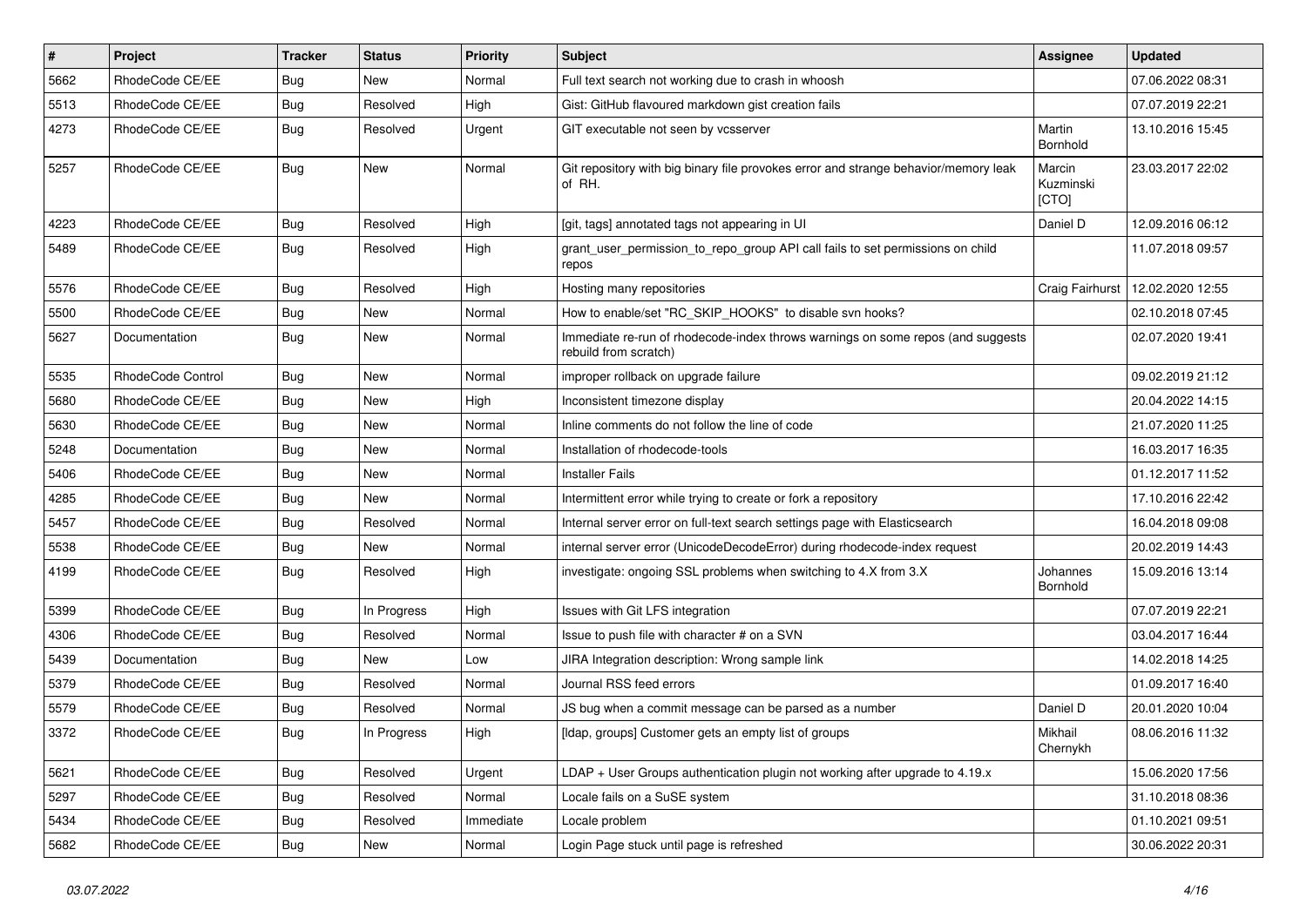| $\vert$ # | Project         | <b>Tracker</b> | <b>Status</b> | <b>Priority</b> | Subject                                                                                                                              | <b>Assignee</b>              | <b>Updated</b>   |
|-----------|-----------------|----------------|---------------|-----------------|--------------------------------------------------------------------------------------------------------------------------------------|------------------------------|------------------|
| 5555      | RhodeCode CE/EE | Bug            | Resolved      | Normal          | Making Repository Public does not update the Default User Permissions                                                                |                              | 28.05.2020 20:26 |
| 5507      | RhodeCode CE/EE | Bug            | Resolved      | Normal          | Markdown rendering needs improvement                                                                                                 |                              | 15.08.2019 15:40 |
| 5551      | Documentation   | Bug            | New           | Normal          | Mention LargeFile and LFS in the Backup page                                                                                         |                              | 21.04.2019 20:58 |
| 5669      | RhodeCode CE/EE | Bug            | Resolved      | Normal          | Mercurial commit messages doesn't show cyrillic symbols                                                                              |                              | 01.10.2021 10:39 |
| 5545      | RhodeCode CE/EE | <b>Bug</b>     | <b>New</b>    | Normal          | Merge commit to contain the username/reponame of the origin                                                                          |                              | 28.02.2019 13:46 |
| 5632      | RhodeCode CE/EE | Bug            | New           | Normal          | Missing Parent Folder for Personal Repo lacks proper handling                                                                        |                              | 03.08.2020 07:56 |
| 5633      | RhodeCode CE/EE | Bug            | Resolved      | Normal          | Moderately large pull requests fail because inefficient use of reviewer_data_json<br>column in pull requests table                   |                              | 12.10.2020 23:13 |
| 5655      | RhodeCode CE/EE | <b>Bug</b>     | Resolved      | Normal          | New public gist's id is always auto generated                                                                                        |                              | 01.07.2021 12:06 |
| 2264      | RhodeCode CE/EE | Bug            | Resolved      | Normal          | New user password change doesn't actually require a password change.                                                                 |                              | 12.08.2016 16:01 |
| 5164      | RhodeCode CE/EE | Bug            | Resolved      | Normal          | non-web calls are leaking session objects                                                                                            |                              | 13.01.2017 01:30 |
| 5505      | RhodeCode CE/EE | Bug            | Resolved      | Normal          | Notification emails from RhodeCode is garbled in Outlook 2016 web client                                                             |                              | 07.12.2018 09:49 |
| 3483      | RhodeCode CE/EE | Bug            | <b>New</b>    | Normal          | oauth: disable 3rd party registration if RhodeCode registration is disabled                                                          | Marcin<br>Kuzminski<br>[CTO] | 13.04.2016 12:13 |
| 3923      | RhodeCode CE/EE | <b>Bug</b>     | <b>New</b>    | Normal          | odd exception on running internal-code                                                                                               |                              | 09.08.2016 10:54 |
| 3615      | RhodeCode CE/EE | <b>Bug</b>     | New           | Low             | (OperationalError) too many SQL variables on admin journal page                                                                      |                              | 06.05.2016 11:45 |
| 5337      | RhodeCode CE/EE | Bug            | Resolved      | Normal          | Possible memory leak after few Git Pull Requests                                                                                     |                              | 08.08.2017 13:08 |
| 3250      | RhodeCode CE/EE | Bug            | New           | Normal          | Posting a comment message is very slow !                                                                                             |                              | 17.03.2016 12:57 |
| 5347      | Documentation   | Bug            | New           | Normal          | Post Install steps should include Apache or Nginx setup.                                                                             |                              | 06.07.2017 10:23 |
| 5515      | RhodeCode CE/EE | Bug            | Resolved      | Normal          | PR default reviewer is incorrect                                                                                                     |                              | 28.02.2019 13:52 |
| 5561      | RhodeCode CE/EE | Bug            | Resolved      | Normal          | PR diff doesn't update when target changes                                                                                           |                              | 21.05.2020 11:53 |
| 5644      | RhodeCode CE/EE | <b>Bug</b>     | New           | Normal          | PR inks to comments not working if files are collapsed                                                                               |                              | 02.12.2020 10:42 |
| 5628      | Documentation   | Bug            | New           | Normal          | Problems with SSH Connection docs                                                                                                    |                              | 06.05.2022 21:14 |
| 5517      | RhodeCode CE/EE | <b>Bug</b>     | Resolved      | Urgent          | Problem with upgrading to Community-4.15                                                                                             |                              | 11.12.2018 06:32 |
| 5521      | RhodeCode CE/EE | <b>Bug</b>     | Resolved      | Normal          | Proxing SVN http requests does not work when using prefix for rhodecode.                                                             |                              | 28.02.2019 13:52 |
| 5590      | RhodeCode CE/EE | Bug            | New           | Normal          | Pull Request creation takes 2 minutes                                                                                                |                              | 28.05.2020 20:48 |
| 5596      | RhodeCode CE/EE | Bug            | Resolved      | Normal          | Pull Request duplicated after description edit                                                                                       |                              | 14.04.2020 13:28 |
| 5651      | RhodeCode CE/EE | <b>Bug</b>     | Resolved      | Normal          | Pull requests can get stuck if the diff is too large (it was created by mistake but we<br>can't open it to delete it)                |                              | 30.04.2021 08:53 |
| 5652      | RhodeCode CE/EE | <b>Bug</b>     | Resolved      | Normal          | Pull Requests: when title and descriptions contains character [] {} and () index out of<br>bound when attempting to comment/approve. |                              | 30.04.2021 08:53 |
| 5634      | RhodeCode CE/EE | Bug            | Resolved      | Normal          | Quick Search Toolbar bugs out if pull request contains unicode double quote<br>character "                                           |                              | 12.10.2020 23:13 |
| 5494      | RhodeCode CE/EE | <b>Bug</b>     | New           | Normal          | rccontrol's python package management causes slow VCS SSH                                                                            |                              | 02.04.2019 11:56 |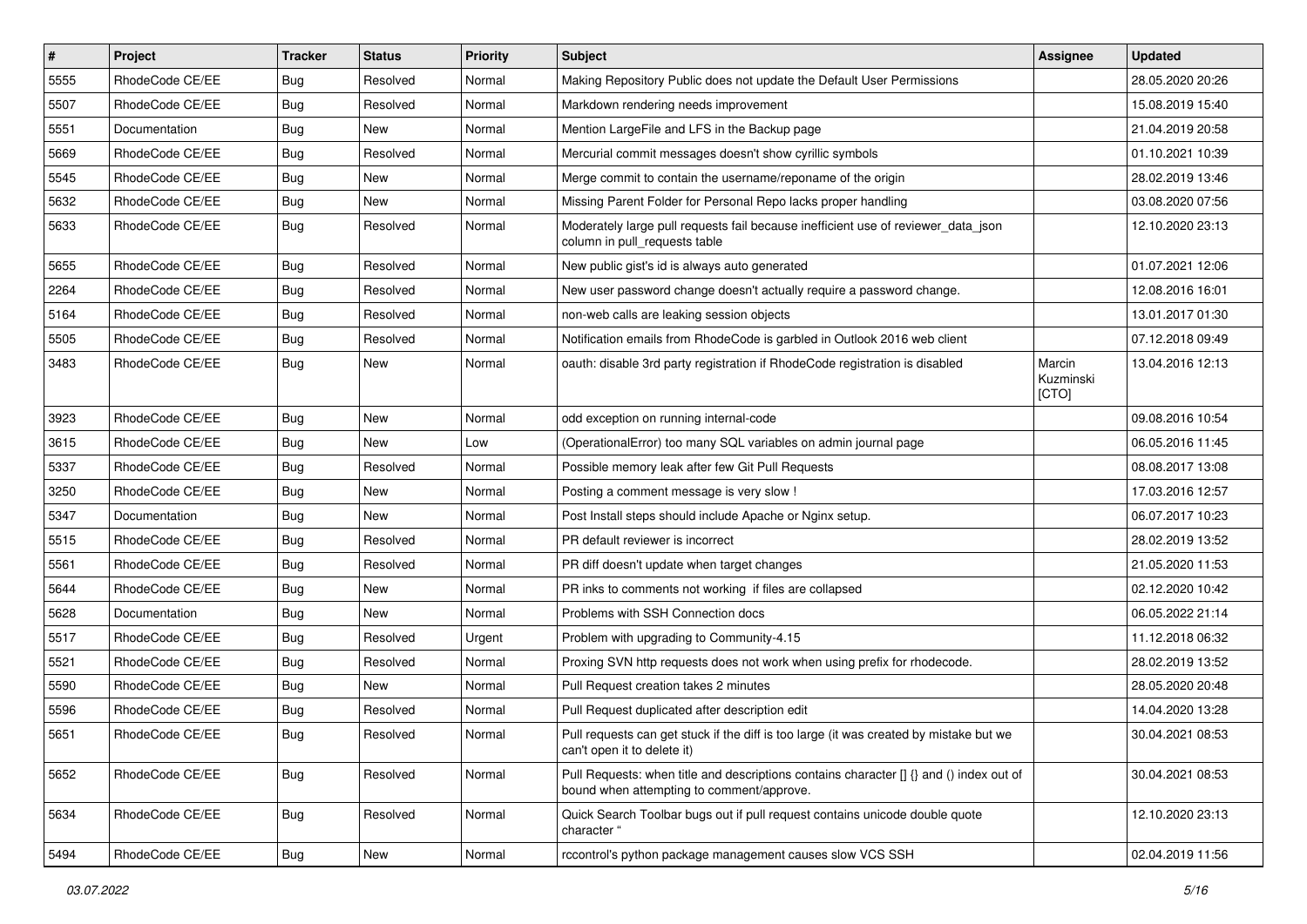| $\pmb{\#}$ | Project              | <b>Tracker</b> | <b>Status</b> | <b>Priority</b> | <b>Subject</b>                                                                                              | Assignee                     | <b>Updated</b>   |
|------------|----------------------|----------------|---------------|-----------------|-------------------------------------------------------------------------------------------------------------|------------------------------|------------------|
| 5501       | RhodeCode Control    | Bug            | New           | Normal          | rccontrol throwing rccontrol.lib.exceptions.SupervisorFailedToStart                                         |                              | 19.05.2022 19:32 |
| 4279       | RhodeCode CE/EE      | Bug            | Resolved      | Normal          | re-captcha validation is broken                                                                             | Martin<br>Bornhold           | 26.10.2016 22:27 |
| 5571       | RhodeCode CE/EE      | Bug            | Resolved      | Normal          | redmine does not work with firefox any more                                                                 |                              | 25.10.2019 12:38 |
| 5620       | RhodeCode CE/EE      | Bug            | Resolved      | Normal          | Regression of mail rendering in Thunderbird                                                                 |                              | 15.06.2020 16:45 |
| 5664       | RhodeCode CE/EE      | Bug            | New           | Normal          | Regression: When assigning permissions, cannot see own group in auto-complete<br>without special conditions |                              | 29.07.2021 10:49 |
| 5636       | RhodeCode CE/EE      | <b>Bug</b>     | Resolved      | High            | Remap and Rescan 500 Internal Server Error                                                                  |                              | 30.04.2021 08:53 |
| 5570       | RhodeCode CE/EE      | Bug            | New           | Normal          | Remap repositories always fail in RhodeCode community                                                       |                              | 04.10.2019 14:50 |
| 5509       | RhodeCode CE/EE      | Bug            | <b>New</b>    | Normal          | Remove `!important attributes` from UI elements                                                             |                              | 07.12.2018 07:40 |
| 5380       | RhodeCode CE/EE      | Bug            | Resolved      | Normal          | repo commits pageintion error                                                                               |                              | 06.09.2017 19:16 |
| 5460       | RhodeCode CE/EE      | Bug            | New           | Low             | Repo creation stuck when remote clone returns partial http code 500                                         |                              | 06.07.2018 19:14 |
| 5670       | RhodeCode CE/EE      | Bug            | New           | Normal          | Repo-level administrators can usurp owner of repoistory                                                     |                              | 01.12.2021 16:18 |
| 3991       | RhodeCode Appenlight | <b>Bug</b>     | Resolved      | Normal          | report logs need upper margin                                                                               |                              | 21.06.2016 18:55 |
| 5540       | RhodeCode CE/EE      | Bug            | <b>New</b>    | Normal          | Rhode Code 4.15.2 VCS Caching(?) behaviour                                                                  |                              | 25.02.2019 17:01 |
| 5450       | RhodeCode Tools      | Bug            | New           | Normal          | rhodecode-api get license info no longer works                                                              |                              | 17.07.2018 15:01 |
| 5433       | RhodeCode CE/EE      | Bug            | Resolved      | High            | RhodeCode Community 4.11 doesn't handle HG largefiles extension                                             |                              | 01.02.2018 20:08 |
| 4178       | RhodeCode CE/EE      | Bug            | Resolved      | Normal          | RhodeCode EE OVA VM wont run on a ESX 6.0 host                                                              | Marcin<br>Kuzminski<br>[CTO] | 15.09.2016 13:25 |
| 5531       | RhodeCode Tools      | Bug            | <b>New</b>    | Normal          | rhodecode-index: default cli opts overwrite given mapping file                                              |                              | 17.07.2020 17:36 |
| 5645       | RhodeCode CE/EE      | Bug            | New           | High            | Rhodecode returns 400 Bad request on huge mercurial repos                                                   |                              | 18.12.2020 06:29 |
| 5604       | RhodeCode CE/EE      | <b>Bug</b>     | Resolved      | High            | Search error on second result page                                                                          | Daniel D                     | 30.03.2020 16:01 |
| 4304       | RhodeCode CE/EE      | Bug            | Resolved      | High            | Search: Internal Server Error                                                                               |                              | 26.11.2016 16:26 |
| 5619       | RhodeCode CE/EE      | <b>Bug</b>     | Resolved      | Normal          | Setting Landing Commit to SVN Trunk results in Files tab hitting a 404                                      |                              | 04.06.2020 23:51 |
| 5512       | RhodeCode CE/EE      | Bug            | <b>New</b>    | Normal          | Show commit phase in summary view                                                                           |                              | 09.11.2018 21:37 |
| 4233       | RhodeCode CE/EE      | Bug            | Resolved      | High            | slack, git push problem                                                                                     | Daniel D                     | 26.09.2016 11:56 |
| 4676       | RhodeCode CE/EE      | <b>Bug</b>     | Resolved      | Normal          | Some admin passwords can make installation fail                                                             |                              | 16.12.2016 16:16 |
| 3990       | RhodeCode Appenlight | <b>Bug</b>     | New           | Normal          | some dashboard builder buttons are up against fields                                                        |                              | 07.06.2016 12:01 |
| 5569       | RhodeCode CE/EE      | Bug            | Resolved      | Normal          | SshWrapper error                                                                                            |                              | 21.01.2020 02:02 |
| 3922       | RhodeCode CE/EE      | <b>Bug</b>     | New           | Normal          | svn backend returns different diff to git/hg backends                                                       |                              | 11.05.2016 14:29 |
| 5599       | RhodeCode CE/EE      | <b>Bug</b>     | Resolved      | Normal          | SVN navigation to trunk fails                                                                               | Daniel D                     | 04.04.2020 11:21 |
| 4089       | RhodeCode CE/EE      | <b>Bug</b>     | Resolved      | Normal          | svn repository does not exist                                                                               |                              | 12.06.2018 12:29 |
| 5606       | RhodeCode CE/EE      | Bug            | Resolved      | High            | SVN + ssh subdirectory failure                                                                              | Daniel D                     | 09.04.2020 03:29 |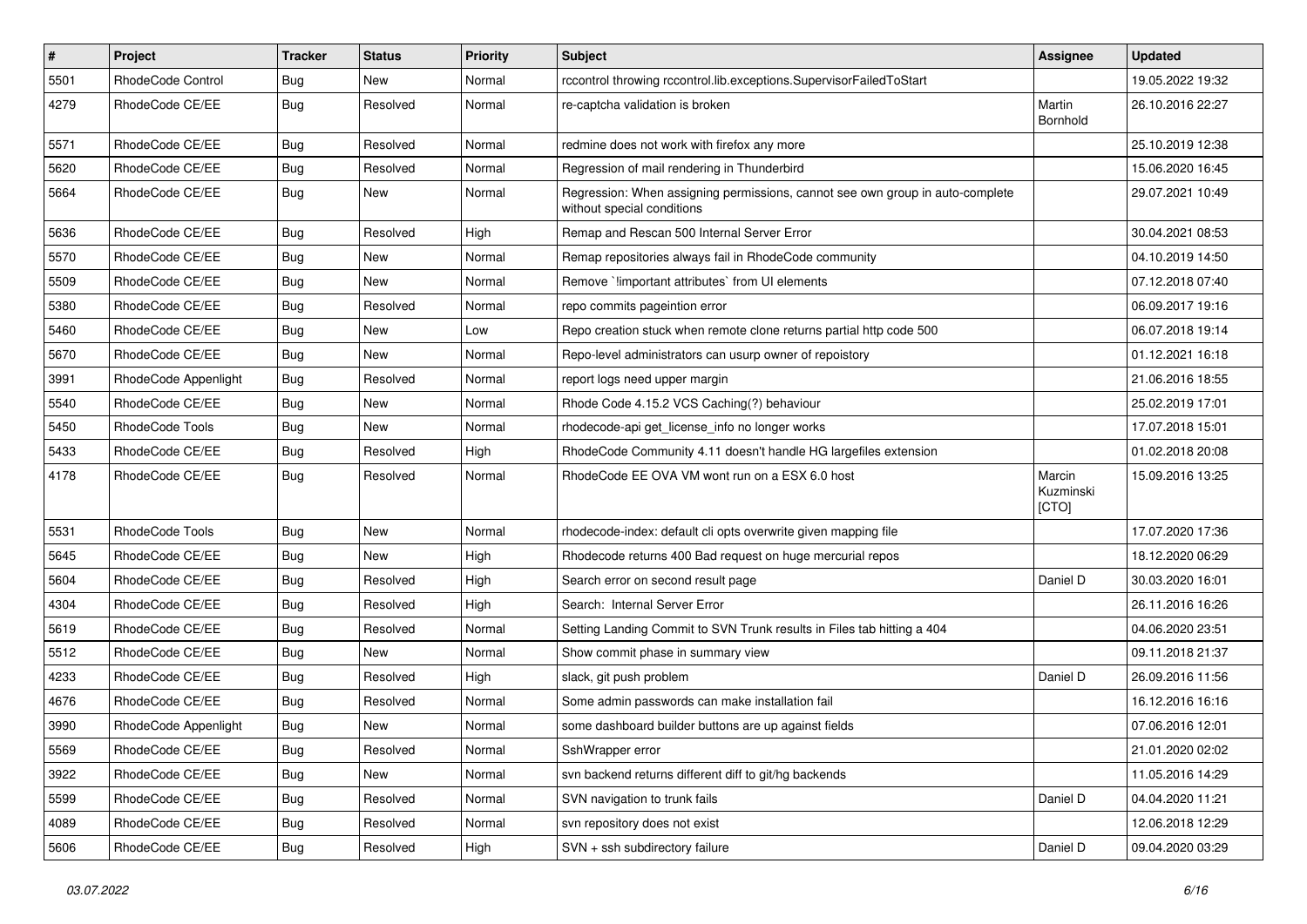| #    | Project              | <b>Tracker</b> | <b>Status</b> | <b>Priority</b> | <b>Subject</b>                                                                          | Assignee                     | <b>Updated</b>   |
|------|----------------------|----------------|---------------|-----------------|-----------------------------------------------------------------------------------------|------------------------------|------------------|
| 5608 | RhodeCode CE/EE      | Bug            | Resolved      | High            | svn+ssh user set incorrectly                                                            | Daniel D                     | 31.03.2020 18:21 |
| 3022 | RhodeCode CE/EE      | Bug            | <b>New</b>    | Normal          | SVN support with repositories groups                                                    |                              | 26.07.2016 18:25 |
| 3357 | RhodeCode CE/EE      | Bug            | Resolved      | Normal          | switch to sometimes fails to load files metadata                                        |                              | 30.03.2016 10:56 |
| 4276 | RhodeCode CE/EE      | Bug            | Resolved      | Normal          | System info page uses mercurial/git versions from RhodeCode instead of VCSServer        | Marcin<br>Kuzminski<br>[CTO] | 14.11.2016 21:19 |
| 3986 | RhodeCode Appenlight | Bug            | New           | Normal          | table headers should be left aligned                                                    |                              | 07.06.2016 11:53 |
| 5277 | RhodeCode CE/EE      | Bug            | Resolved      | Normal          | table id=user list table - Ajax error                                                   |                              | 13.04.2017 01:04 |
| 5649 | RhodeCode CE/EE      | Bug            | New           | Normal          | test-file-upload                                                                        |                              | 17.12.2020 23:08 |
| 4190 | RhodeCode CE/EE      | Bug            | New           | Normal          | [tests] fix or remove rst xss inline test                                               |                              | 22.08.2016 12:15 |
| 4189 | RhodeCode CE/EE      | Bug            | New           | Normal          | [tests, git] count of commit ids is different for git than hg when comparing remote     |                              | 22.08.2016 12:34 |
| 4188 | RhodeCode CE/EE      | Bug            | New           | Normal          | [tests, svn] changeset tests produce different results for svn                          |                              | 22.08.2016 09:54 |
| 4090 | RhodeCode CE/EE      | Bug            | Resolved      | Normal          | test ticket                                                                             |                              | 09.03.2021 20:39 |
| 3555 | RhodeCode CE/EE      | <b>Bug</b>     | Resolved      | Normal          | Then disabled repo location change the panel should explicitly state that it's disabled |                              | 25.04.2016 10:34 |
| 5624 | RhodeCode CE/EE      | Bug            | New           | Normal          | Timeout when trying to test SMTP email configuration                                    |                              | 01.07.2020 20:01 |
| 5559 | RhodeCode CE/EE      | Bug            | New           | Normal          | Timezone handling issue on repos list                                                   |                              | 07.07.2019 22:19 |
| 4255 | RhodeCode CE/EE      | Bug            | New           | Normal          | [translation, i18n] translation not being applied to integrations pages                 |                              | 30.09.2016 15:56 |
| 5598 | Documentation        | Bug            | New           | Low             | Typo in force delete command                                                            |                              | 19.03.2020 20:10 |
| 5547 | RhodeCode CE/EE      | Bug            | New           | Normal          | UI not consistent between Firefox and Chrome                                            |                              | 01.03.2019 23:35 |
| 5672 | RhodeCode CE/EE      | Bug            | New           | Normal          | Unable to browse git repository folders with # in names                                 |                              | 16.12.2021 18:13 |
| 5475 | RhodeCode CE/EE      | <b>Bug</b>     | <b>New</b>    | Normal          | Unable to locate user in OpenLDAP directory via Idaps                                   |                              | 08.06.2018 20:06 |
| 5436 | RhodeCode CE/EE      | Bug            | Resolved      | High            | Unable To Open Pull Request in 4.11.2                                                   |                              | 14.02.2018 11:14 |
| 5348 | Documentation        | <b>Bug</b>     | New           | Normal          | Uninstall documentaion missing some steps                                               |                              | 06.07.2017 10:25 |
| 5622 | RhodeCode CE/EE      | Bug            | Resolved      | High            | Upgrade from 4.18.3 to 4.19.3 broke all PRs                                             |                              | 28.07.2020 16:44 |
| 5523 | RhodeCode CE/EE      | Bug            | Resolved      | High            | user from AD is asked to change his password when logs in.                              | Thierry<br>Wynsdau           | 28.05.2020 20:28 |
| 5259 | RhodeCode CE/EE      | Bug            | Resolved      | Normal          | user-journal storage changes                                                            |                              | 12.04.2017 00:04 |
| 5519 | RhodeCode CE/EE      | Bug            | New           | High            | User unable to fork the repo despite setting Repository Forking to Disabled             |                              | 11.12.2018 22:21 |
| 3939 | RhodeCode CE/EE      | Bug            | New           | Normal          | [ux] changelog filter blank after going back in browser                                 |                              | 18.05.2016 14:50 |
| 3441 | RhodeCode CE/EE      | Bug            | New           | Normal          | [ux] clicking on line in file view scrolls to that line                                 |                              | 05.04.2016 13:35 |
| 4065 | RhodeCode CE/EE      | <b>Bug</b>     | Resolved      | Normal          | [ux, login] 404 on login after comment attempt                                          | Marcin<br>Kuzminski<br>[CTO] | 04.07.2016 00:40 |
| 5266 | RhodeCode CE/EE      | Bug            | Resolved      | Normal          | Validate if changes in target branches get's propagated on Pull request updates         |                              | 05.04.2017 18:10 |
| 5522 | RhodeCode CE/EE      | <b>Bug</b>     | Resolved      | Low             | vcsserver fails when url contains extra "/"                                             |                              | 28.02.2019 13:52 |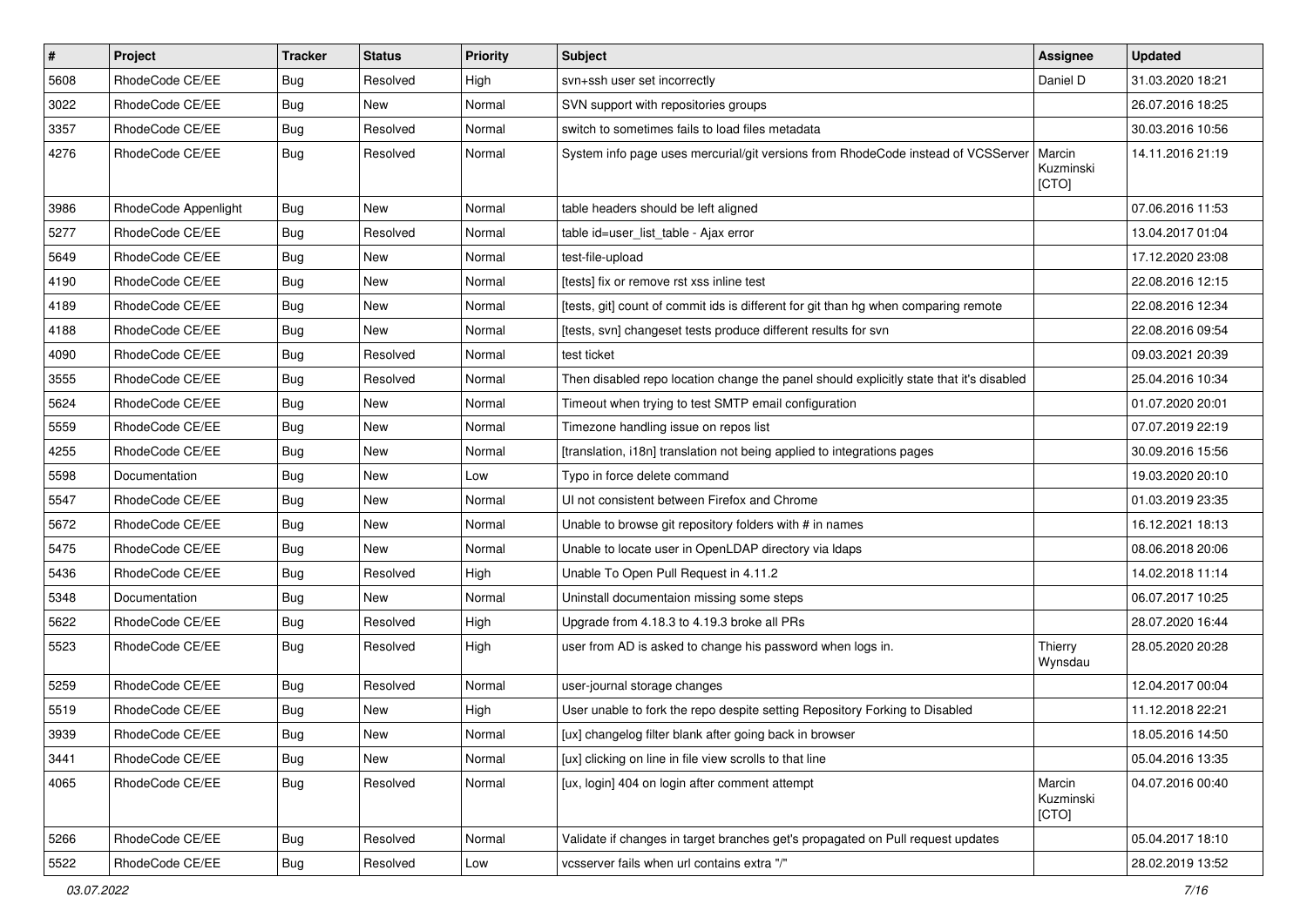| $\pmb{\#}$ | Project              | <b>Tracker</b> | <b>Status</b> | <b>Priority</b> | <b>Subject</b>                                                                            | <b>Assignee</b>    | <b>Updated</b>   |
|------------|----------------------|----------------|---------------|-----------------|-------------------------------------------------------------------------------------------|--------------------|------------------|
| 5492       | RhodeCode CE/EE      | <b>Bug</b>     | New           | Normal          | VCSServer + SVN 1.10                                                                      |                    | 26.07.2018 15:01 |
| 4247       | RhodeCode CE/EE      | Bug            | Resolved      | Normal          | [vcs] Using current time as timestamp during archive creating leads to changing<br>hashes | Martin<br>Bornhold | 28.09.2016 12:07 |
| 5412       | RhodeCode CE/EE      | <b>Bug</b>     | Resolved      | Normal          | Webhook for "pullrequest commented" event returns incomplete data                         |                    | 27.02.2018 18:00 |
| 5471       | RhodeCode CE/EE      | Bug            | New           | Normal          | Webhook integration failing: need more than 3 values to unpack                            |                    | 01.06.2018 02:26 |
| 5210       | RhodeCode CE/EE      | <b>Bug</b>     | Resolved      | Normal          | webook problems                                                                           |                    | 13.02.2017 19:43 |
| 5506       | RhodeCode CE/EE      | <b>Bug</b>     | New           | Normal          | Web UI fonts are not looking good and is difficult to read for people with low vision     |                    | 26.10.2018 09:38 |
| 5414       | RhodeCode CE/EE      | Bug            | New           | High            | When Opening New Pull Request, Target Revision Default Is Undesireable                    |                    | 11.04.2018 23:20 |
| 5626       | RhodeCode CE/EE      | <b>Bug</b>     | New           | Normal          | Whoosh full-text indexing is fully indexing all repos, not recognizing forks              |                    | 02.07.2020 19:24 |
| 5573       | RhodeCode CE/EE      | <b>Bug</b>     | Resolved      | Normal          | Wrong notification Base Url for Email-Integrations                                        |                    | 16.01.2020 08:53 |
| 5588       | RhodeCode CE/EE      | Bug            | New           | Normal          | wrong rendering of issue tracker pattern                                                  |                    | 29.01.2020 11:24 |
| 5518       | RhodeCode CE/EE      | <b>Bug</b>     | Resolved      | Normal          | Zero-sized files in /rhodecode/config/rcextensions/examples                               |                    | 21.01.2020 02:18 |
| 5536       | RhodeCode CE/EE      | Feature        | Resolved      | Low             | Ability to disable server-side SSH key generation                                         |                    | 28.02.2019 13:52 |
| 5289       | RhodeCode CE/EE      | Feature        | New           | High            | Ability to Upload/Replace a file using the UI                                             |                    | 22.09.2017 10:29 |
| 1457       | RhodeCode CE/EE      | Feature        | New           | Normal          | add allow permissions inheritance on repo groups                                          |                    | 22.09.2017 10:27 |
| 3978       | RhodeCode CE/EE      | Feature        | New           | Normal          | Add bug tracker                                                                           |                    | 05.06.2016 21:20 |
| 3980       | RhodeCode CE/EE      | Feature        | New           | Normal          | Add CI engine                                                                             |                    | 05.06.2016 21:32 |
| 3981       | RhodeCode CE/EE      | Feature        | Resolved      | Normal          | Add cloud hosting like Gitlab, GitHub                                                     |                    | 02.03.2020 09:14 |
| 5638       | RhodeCode CE/EE      | Feature        | New           | Normal          | Add "Copy full url path" button                                                           |                    | 05.02.2021 20:23 |
| 4191       | RhodeCode CE/EE      | Feature        | New           | Normal          | Add custom Image logo option to header                                                    |                    | 22.08.2016 14:49 |
| 4182       | RhodeCode CE/EE      | Feature        | New           | Normal          | add direct link from notification to corresponding PR                                     |                    | 19.08.2016 12:35 |
| 5641       | RhodeCode CE/EE      | Feature        | <b>New</b>    | Normal          | "Add draft" / (x) button usability                                                        |                    | 30.11.2020 20:53 |
| 5611       | RhodeCode CE/EE      | Feature        | Resolved      | Normal          | Add information "is the pull request up to date?" in the PR page                          |                    | 03.10.2021 23:24 |
| 3979       | RhodeCode CE/EE      | Feature        | New           | Normal          | Add kanban board                                                                          |                    | 05.06.2016 21:20 |
| 4063       | RhodeCode Appenlight | Feature        | New           | Normal          | add option to specify custom value in dashboard select                                    |                    | 30.06.2016 15:17 |
| 3999       | RhodeCode CE/EE      | Feature        | Resolved      | Normal          | Add `send account information` to user creation page                                      |                    | 28.06.2016 15:22 |
| 5582       | RhodeCode Control    | Feature        | New           | Normal          | Add the version number of a PR in the HTTP API                                            |                    | 15.01.2020 10:45 |
| 4071       | RhodeCode Appenlight | Feature        | New           | Normal          | Allow for easy out-out of assigned permissions                                            |                    | 05.07.2016 10:14 |
| 5617       | RhodeCode CE/EE      | Feature        | New           | Normal          | Allow PRs to non-head bookmarks                                                           |                    | 20.05.2020 12:25 |
| 3373       | RhodeCode CE/EE      | Feature        | New           | Normal          | Allow to create Bookmarks and Branches from UI                                            |                    | 05.04.2016 09:21 |
| 4301       | RhodeCode CE/EE      | Feature        | New           | Normal          | [API] toggle force_password_reset in api for Idap users                                   |                    | 28.10.2016 15:43 |
| 4017       | RhodeCode Appenlight | Feature        | New           | Low             | application logos need help                                                               |                    | 14.06.2016 11:52 |
| 5321       | RhodeCode CE/EE      | Feature        | Resolved      | Normal          | Audit logs                                                                                |                    | 21.06.2017 12:49 |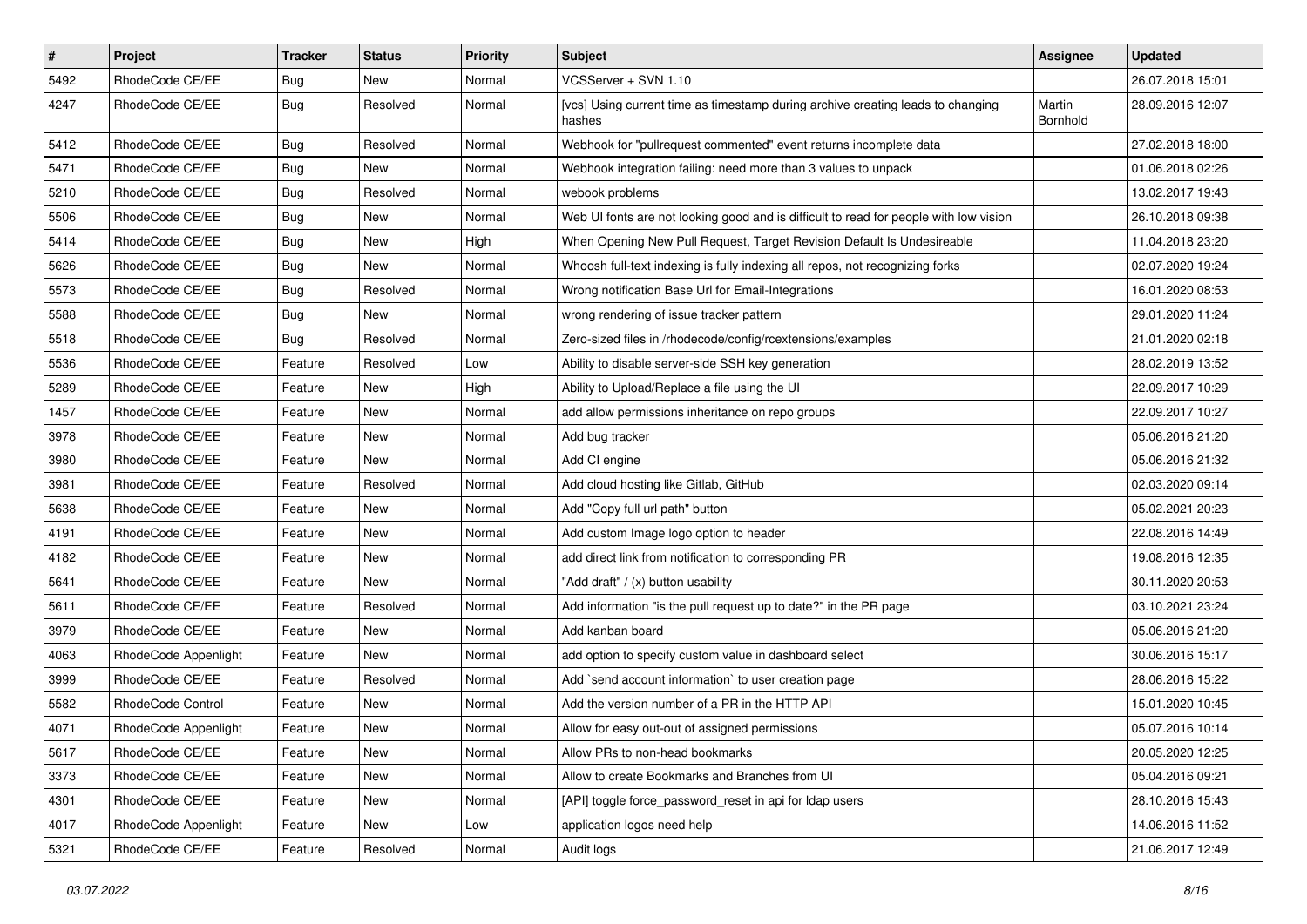| $\vert$ # | Project              | <b>Tracker</b> | <b>Status</b> | <b>Priority</b> | Subject                                                                                  | <b>Assignee</b>              | <b>Updated</b>   |
|-----------|----------------------|----------------|---------------|-----------------|------------------------------------------------------------------------------------------|------------------------------|------------------|
| 4062      | RhodeCode Appenlight | Feature        | New           | Normal          | A way to see browser breakdown for an error                                              |                              | 30.06.2016 15:16 |
| 4272      | RhodeCode CE/EE      | Feature        | New           | Normal          | Better SPAM protection                                                                   |                              | 12.10.2016 11:14 |
| 4044      | RhodeCode CE/EE      | Feature        | Resolved      | Normal          | Branch permissions                                                                       |                              | 30.08.2018 09:48 |
| 2882      | RhodeCode CE/EE      | Feature        | New           | Normal          | Bulk comment submit                                                                      |                              | 17.03.2016 17:50 |
| 5504      | RhodeCode CE/EE      | Feature        | <b>New</b>    | Normal          | Buttons to copy commit hash and to expand the commit message in the repo<br>summary view |                              | 26.10.2018 00:59 |
| 4219      | RhodeCode CE/EE      | Feature        | Resolved      | Normal          | [ce, ee] Add mandatory reviewers for pull requests                                       | Marcin<br>Kuzminski<br>[CTO] | 20.06.2017 15:23 |
| 4211      | RhodeCode CE/EE      | Feature        | Resolved      | Normal          | [ce, ee] increase webhook flexibility                                                    | Marcin<br>Kuzminski<br>[CTO] | 20.06.2022 10:55 |
| 4267      | RhodeCode CE/EE      | Feature        | Resolved      | Normal          | [ce, ee] jira tracker integration wildcard project key support                           | Daniel D                     | 10.10.2016 20:13 |
| 4232      | RhodeCode CE/EE      | Feature        | New           | Normal          | [ce, ee, pr, compare] redo diffs, support side by side diffs, html diffs                 | Daniel D                     | 25.10.2016 15:40 |
| 4175      | RhodeCode CE/EE      | Feature        | Resolved      | Normal          | [ce, ee] repo group integrations                                                         | Daniel D                     | 16.08.2016 20:00 |
| 4225      | RhodeCode CE/EE      | Feature        | Resolved      | Normal          | [ce, ee] repo group integrations cascade to child repo groups                            | Daniel D                     | 14.09.2016 11:12 |
| 4192      | RhodeCode CE/EE      | Feature        | Resolved      | Normal          | [ce, ee] slack/hipchat integrations group commits by branch pushed                       |                              | 09.09.2016 19:01 |
| 5600      | RhodeCode CE/EE      | Feature        | <b>New</b>    | Normal          | Change default repository landing page                                                   |                              | 27.01.2021 01:04 |
| 5187      | RhodeCode CE/EE      | Feature        | Resolved      | Normal          | changelog dynamic loading of commits                                                     |                              | 12.06.2018 12:31 |
| 5631      | RhodeCode CE/EE      | Feature        | New           | Normal          | Change target of PR                                                                      |                              | 31.07.2020 17:05 |
| 5637      | RhodeCode CE/EE      | Feature        | <b>New</b>    | Normal          | Clone URL templates - add per repository/namespace                                       |                              | 29.10.2020 09:38 |
| 5603      | RhodeCode CE/EE      | Feature        | Resolved      | Normal          | Code search - highlight matching search terms                                            |                              | 30.03.2020 11:16 |
| 148       | RhodeCode CE/EE      | Feature        | <b>New</b>    | Normal          | [comments] Add per file and multiline comments in a changeset                            |                              | 25.05.2016 10:20 |
| 5273      | RhodeCode CE/EE      | Feature        | <b>New</b>    | Normal          | Comment status                                                                           |                              | 07.04.2017 13:10 |
| 4222      | RhodeCode CE/EE      | Feature        | New           | Normal          | Configurable detection of READMEs                                                        |                              | 09.09.2016 10:05 |
| 5602      | RhodeCode CE/EE      | Feature        | Resolved      | Normal          | Copy full path only copies partial                                                       | Daniel D                     | 30.03.2020 16:04 |
| 4064      | RhodeCode Appenlight | Feature        | New           | Normal          | Create a multiple action feature for Reports and Logs lists                              |                              | 30.06.2016 15:18 |
| 5601      | RhodeCode CE/EE      | Feature        | Resolved      | Normal          | Default navigation should be by branch name not commit id                                |                              | 04.06.2020 23:51 |
| 3440      | RhodeCode CE/EE      | Feature        | New           | Normal          | [design, ux] mock-up user interface for adding a branch/bookmark                         |                              | 05.04.2016 09:21 |
| 4183      | RhodeCode CE/EE      | Feature        | Resolved      | Normal          | Different roles for PR reviewers                                                         | Daniel D                     | 12.10.2020 23:13 |
| 4074      | RhodeCode CE/EE      | Feature        | New           | Normal          | Edit review comment                                                                      | Bartłomiej<br>Wołyńczyk      | 17.04.2018 21:51 |
| 5469      | RhodeCode CE/EE      | Feature        | Resolved      | Normal          | elastisearch > 2.x not supported ?                                                       |                              | 21.01.2020 02:19 |
| 4213      | RhodeCode CE/EE      | Feature        | New           | High            | Embed PostgreSQL database                                                                | Marcin<br>Kuzminski<br>[CTO] | 03.09.2016 23:45 |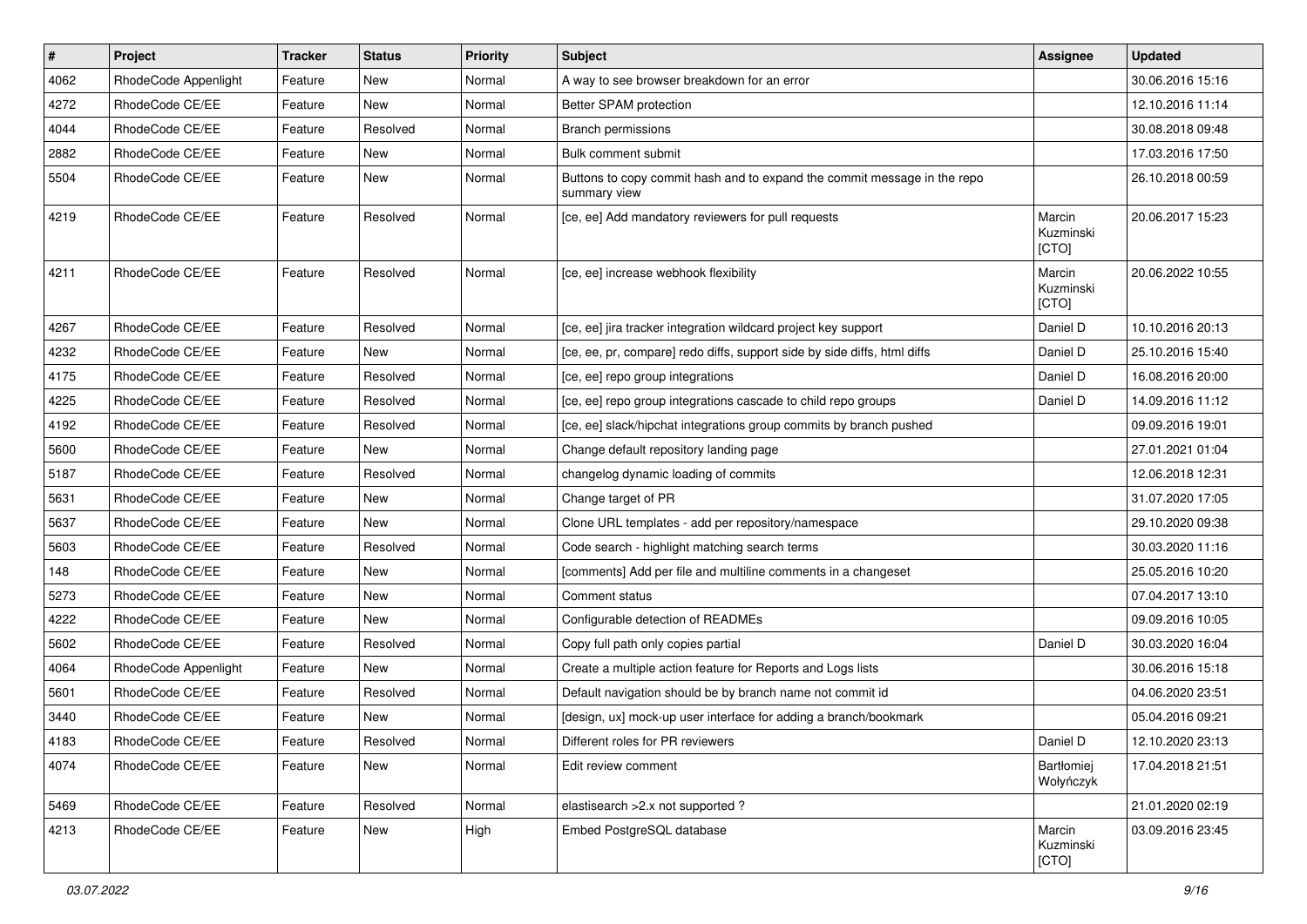| $\pmb{\#}$ | <b>Project</b>       | <b>Tracker</b> | <b>Status</b> | <b>Priority</b> | <b>Subject</b>                                                                                 | <b>Assignee</b>                     | <b>Updated</b>   |
|------------|----------------------|----------------|---------------|-----------------|------------------------------------------------------------------------------------------------|-------------------------------------|------------------|
| 3486       | RhodeCode CE/EE      | Feature        | New           | Normal          | expose origin of permission in perm dict for users                                             |                                     | 06.06.2016 10:54 |
| 5581       | RhodeCode CE/EE      | Feature        | Resolved      | Normal          | expose `send email` option in the HTTP API, for `comment commit` and<br>`comment_pull_request` | Daniel D                            | 29.01.2020 11:46 |
| 3472       | RhodeCode CE/EE      | Feature        | <b>New</b>    | Normal          | Expose unified hooks that can be used in SSH backend                                           |                                     | 14.04.2016 17:54 |
| 5653       | RhodeCode CE/EE      | Feature        | New           | Normal          | Extend SSH clone to support cloning by repo id.                                                | Marcin<br>Kuzminski<br>[CTO]        | 17.02.2021 12:58 |
| 5534       | RhodeCode Control    | Feature        | New           | Normal          | extract/preload subcommand                                                                     |                                     | 14.02.2019 14:45 |
| 5613       | RhodeCode CE/EE      | Feature        | New           | Low             | Feature Request: Issue tracker link in new tab/window                                          |                                     | 03.10.2021 23:25 |
| 5595       | RhodeCode CE/EE      | Feature        | <b>New</b>    | Normal          | Group code review mail notification                                                            |                                     | 03.03.2020 10:17 |
| 5574       | RhodeCode CE/EE      | Feature        | Resolved      | Normal          | hg: Information for external hooks                                                             |                                     | 30.07.2020 15:40 |
| 1131       | RhodeCode CE/EE      | Feature        | Resolved      | Normal          | Implement default reviewers for code review                                                    | Daniel D                            | 21.09.2016 18:28 |
| 4193       | RhodeCode CE/EE      | Feature        | In Progress   | Normal          | Improve Filter Functionality in the Change Log                                                 | Marcin<br>Kuzminski<br><b>[CTO]</b> | 22.09.2017 10:25 |
| 5548       | RhodeCode CE/EE      | Feature        | <b>New</b>    | Normal          | <b>Initial Search API</b>                                                                      | Peter Colledge                      | 07.07.2019 22:21 |
| 4157       | RhodeCode CE/EE      | Feature        | New           | Normal          | [integrations] Integrate with industry standard SW development tools                           | Daniel D                            | 08.08.2016 12:55 |
| 687        | Documentation        | Feature        | <b>New</b>    | Normal          | [Integraton ]- Elastic search integration                                                      | <b>Brian Butler</b>                 | 01.07.2016 14:15 |
| 5643       | RhodeCode CE/EE      | Feature        | Resolved      | Low             | jump to bottom of review                                                                       |                                     | 30.04.2021 08:53 |
| 5256       | RhodeCode CE/EE      | Feature        | New           | Normal          | Last repository access time.                                                                   |                                     | 23.03.2017 16:34 |
| 4000       | RhodeCode CE/EE      | Feature        | <b>New</b>    | Normal          | Make compare more functional                                                                   | Marcin<br>Kuzminski<br>[CTO]        | 18.11.2017 19:11 |
| 2817       | RhodeCode CE/EE      | Feature        | Resolved      | Normal          | Make largefiles downloadable from the interface                                                |                                     | 27.03.2017 14:04 |
| 5586       | RhodeCode CE/EE      | Feature        | <b>New</b>    | Normal          | @mention should be a link                                                                      |                                     | 29.01.2020 11:46 |
| 5368       | RhodeCode CE/EE      | Feature        | Resolved      | Normal          | Mercurial: Close branch before merging it                                                      | Mathieu Cantin                      | 21.01.2020 02:11 |
| 5396       | RhodeCode CE/EE      | Feature        | Resolved      | Normal          | Merge state with shadow repo should be created during pull request                             |                                     | 12.10.2017 21:57 |
| 5585       | RhodeCode CE/EE      | Feature        | Resolved      | Normal          | Minimize downtime on rccontrol upgrade                                                         |                                     | 27.03.2020 09:45 |
| 5615       | RhodeCode CE/EE      | Feature        | Resolved      | Normal          | Misleading message in PR diff view "File was deleted in this version"                          | Daniel D                            | 23.04.2020 17:40 |
| 4057       | RhodeCode Appenlight | Feature        | New           | Normal          | Negation option for search filter                                                              |                                     | 30.06.2016 15:12 |
| 5511       | RhodeCode CE/EE      | Feature        | <b>New</b>    | Normal          | New feature to synchronize the fork with the remote repo from the summary page                 |                                     | 13.11.2018 01:23 |
| 4056       | RhodeCode Appenlight | Feature        | New           | Normal          | Optionally allow to filter graphs per machine in dashboard                                     |                                     | 30.06.2016 15:12 |
| 659        | Documentation        | Feature        | New           | Normal          | Peer to Peer Failover                                                                          | <b>Brian Butler</b>                 | 01.07.2016 14:15 |
| 5552       | RhodeCode CE/EE      | Feature        | <b>New</b>    | High            | PR dependency across repos                                                                     |                                     | 22.06.2019 01:15 |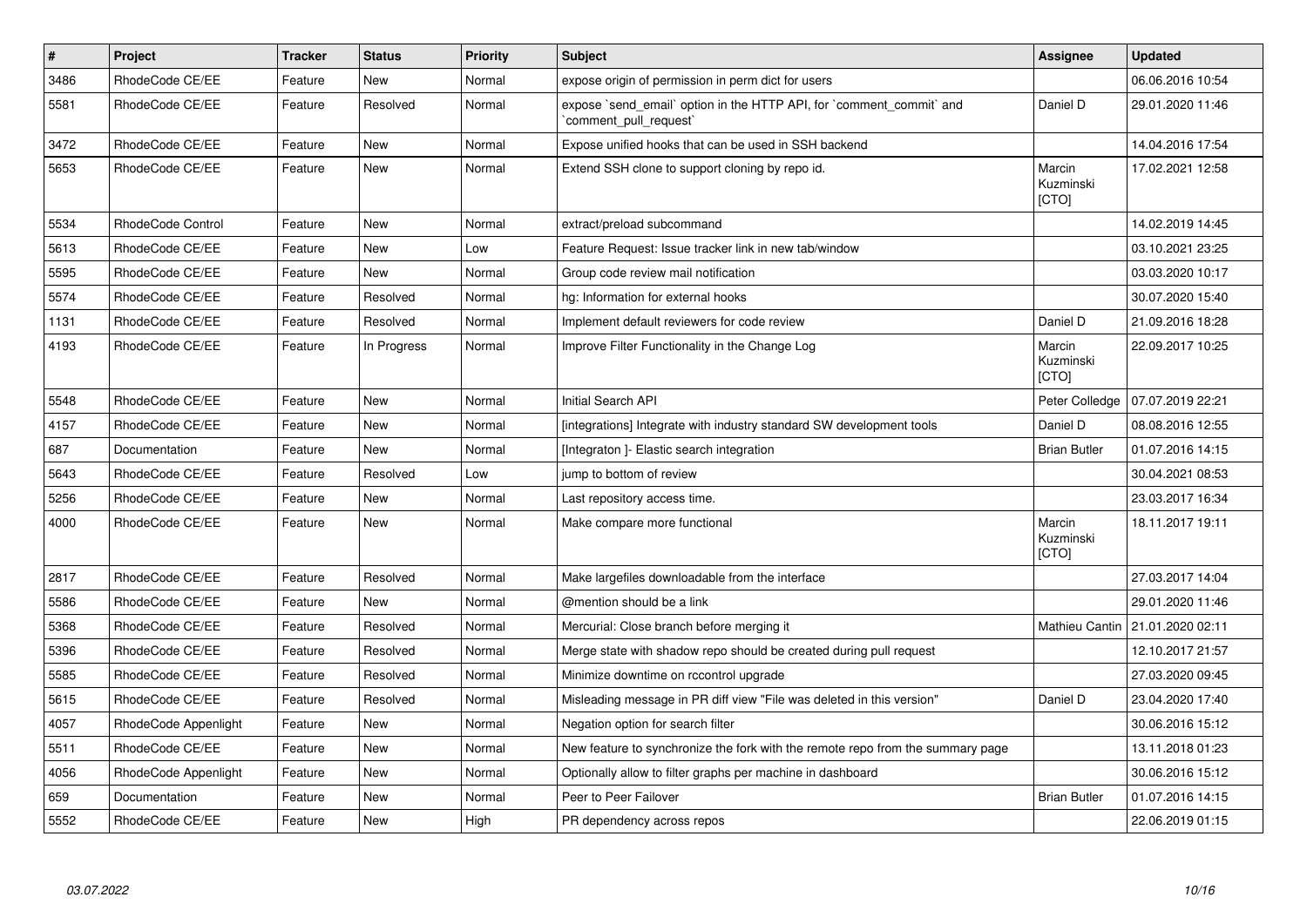| $\#$ | <b>Project</b>       | Tracker | <b>Status</b> | <b>Priority</b> | <b>Subject</b>                                                                                  | Assignee                     | <b>Updated</b>   |
|------|----------------------|---------|---------------|-----------------|-------------------------------------------------------------------------------------------------|------------------------------|------------------|
| 5442 | RhodeCode CE/EE      | Feature | Resolved      | Low             | Preview of Jupyter notebooks                                                                    | Marcin<br>Kuzminski<br>[CTO] | 16.01.2019 16:33 |
| 5271 | RhodeCode CE/EE      | Feature | New           | Normal          | Private comments                                                                                |                              | 07.04.2017 12:01 |
| 1055 | RhodeCode CE/EE      | Feature | Resolved      | Normal          | [pr, vcs] Expose the shadow repository of a pull request                                        | Martin<br>Bornhold           | 26.10.2016 10:33 |
| 5272 | RhodeCode CE/EE      | Feature | Resolved      | Normal          | Pull Request checklist                                                                          |                              | 21.01.2020 02:09 |
| 5642 | RhodeCode CE/EE      | Feature | Resolved      | Normal          | pull request version column in commit list                                                      |                              | 30.04.2021 08:53 |
| 5583 | RhodeCode CE/EE      | Feature | Resolved      | Normal          | rcextensions hook for pull request comment                                                      |                              | 23.04.2020 13:42 |
| 2539 | RhodeCode CE/EE      | Feature | Feedback      | Normal          | Recursive deletion of resources                                                                 |                              | 20.04.2016 08:52 |
| 5635 | RhodeCode CE/EE      | Feature | Resolved      | Normal          | Remember column sorted by of the "Pull Requests You Participate In" table                       |                              | 30.11.2020 22:30 |
| 4060 | RhodeCode Appenlight | Feature | New           | Normal          | Replayable requests                                                                             |                              | 30.06.2016 15:15 |
| 5543 | RhodeCode CE/EE      | Feature | New           | Normal          | Repo API should have equivalent get_repo_audit_logs() to User API call<br>get user audit logs() |                              | 26.02.2019 12:22 |
| 5278 | RhodeCode CE/EE      | Feature | <b>New</b>    | Normal          | Require support for git repositories of the form git://                                         |                              | 13.04.2017 15:20 |
| 4220 | RhodeCode Appenlight | Feature | New           | Low             | Search params allow sorting of result.                                                          |                              | 06.09.2016 16:33 |
| 4059 | RhodeCode Appenlight | Feature | New           | Normal          | Server Monitoring                                                                               |                              | 30.06.2016 15:15 |
| 4226 | RhodeCode CE/EE      | Feature | <b>New</b>    | Normal          | [settings, system info] add VCS and Channelstream status to System Info                         |                              | 14.09.2016 16:45 |
| 5614 | RhodeCode CE/EE      | Feature | Resolved      | Normal          | Show context function name in hg diffs                                                          |                              | 23.04.2020 13:43 |
| 5520 | RhodeCode CE/EE      | Feature | Resolved      | Normal          | Show the head commits shas when the merge is prevented due to multiple heads                    |                              | 28.02.2019 13:52 |
| 5441 | RhodeCode CE/EE      | Feature | New           | Low             | Some files not parsed as XML files                                                              | Marcin<br>Kuzminski<br>[CTO] | 12.06.2018 12:23 |
| 317  | Documentation        | Feature | New           | High            | Styling                                                                                         | <b>Brian Butler</b>          | 07.07.2016 10:10 |
| 5533 | RhodeCode Control    | Feature | In Progress   | Normal          | Support busybox tar                                                                             |                              | 09.02.2019 22:09 |
| 4207 | RhodeCode CE/EE      | Feature | Resolved      | Normal          | Support for obsolescence markers in changelog UI                                                |                              | 19.05.2017 16:14 |
| 5382 | RhodeCode CE/EE      | Feature | New           | Normal          | Support for repository aliases                                                                  | Marcin<br>Kuzminski<br>[CTO] | 04.09.2017 15:17 |
| 4061 | RhodeCode Appenlight | Feature | New           | Normal          | Timezone for applications                                                                       |                              | 30.06.2016 15:16 |
| 5316 | RhodeCode CE/EE      | Feature | In Progress   | Normal          | UI should provide checkout URL for a SVN path                                                   |                              | 06.11.2017 21:59 |
| 5584 | RhodeCode CE/EE      | Feature | New           | Normal          | "update pull request link" message on vcs client                                                |                              | 23.01.2020 10:32 |
| 3455 | RhodeCode CE/EE      | Feature | New           | Normal          | [ux] commit message search should render entire commit message                                  |                              | 07.04.2016 17:50 |
| 3460 | RhodeCode CE/EE      | Feature | New           | Normal          | [ux, frontend] hide "show more" button when there is nothing more to show                       |                              | 11.04.2016 13:37 |
| 4144 | RhodeCode CE/EE      | Feature | New           | Normal          | [ux] improve enable/disable of notifications                                                    |                              | 02.08.2016 17:19 |
| 3977 | RhodeCode CE/EE      | Feature | New           | Normal          | Wiki                                                                                            |                              | 05.06.2016 21:11 |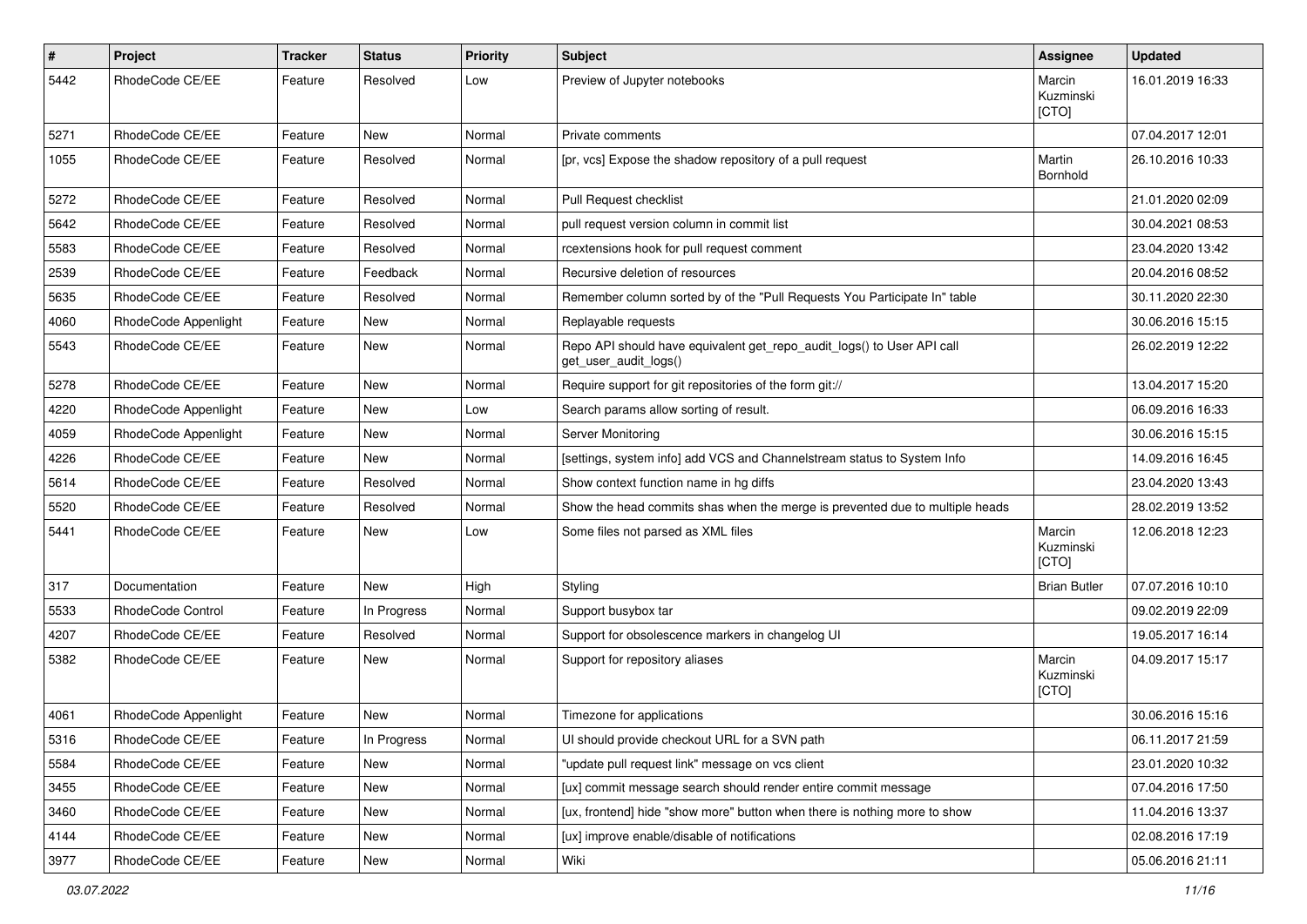| $\pmb{\#}$ | Project         | <b>Tracker</b> | <b>Status</b> | <b>Priority</b> | Subject                                                                                          | Assignee           | <b>Updated</b>   |
|------------|-----------------|----------------|---------------|-----------------|--------------------------------------------------------------------------------------------------|--------------------|------------------|
| 5639       | RhodeCode CE/EE | Support        | New           | High            | 500 Internal Server Error   The server has either erred  after importing Database<br>from backup |                    | 22.11.2020 09:15 |
| 4269       | RhodeCode CE/EE | Support        | Resolved      | Normal          | Allow flash messages to be permanently surpressed                                                | Marcin Lulek       | 14.10.2016 12:46 |
| 3364       | RhodeCode CE/EE | Support        | New           | High            | Allow Specifying the Commit Message for Pull Request Merges                                      |                    | 17.04.2018 21:51 |
| 5423       | Documentation   | Support        | Resolved      | Normal          | API-Documentation for Method "create_repo_group" faulty                                          |                    | 22.01.2018 16:23 |
| 5527       | RhodeCode CE/EE | Support        | New           | Normal          | API: expose human readable failure reason                                                        |                    | 30.01.2019 17:43 |
| 4677       | RhodeCode CE/EE | Support        | Resolved      | High            | API get_repo_refs not working?                                                                   |                    | 19.12.2016 11:46 |
| 4252       | RhodeCode CE/EE | Support        | <b>New</b>    | Normal          | Backup & Recovery                                                                                |                    | 07.10.2016 19:47 |
| 5516       | RhodeCode CE/EE | Support        | Resolved      | High            | Cannot log into RhodeCode                                                                        | Thierry<br>Wynsdau | 28.05.2020 20:28 |
| 5609       | RhodeCode CE/EE | Support        | Resolved      | Normal          | Change git diff algorithm                                                                        |                    | 31.03.2020 22:08 |
| 5468       | RhodeCode CE/EE | Support        | New           | Normal          | Check logic for updating last commit for repository groups                                       |                    | 30.08.2018 09:47 |
| 5496       | RhodeCode CE/EE | Support        | <b>New</b>    | Normal          | database migration 4.11.6 mysql to 4.12.4 postgres                                               |                    | 27.08.2018 21:17 |
| 5529       | Documentation   | Support        | New           | Normal          | Documentation does not detail watched repositories                                               |                    | 07.02.2019 00:16 |
| 5237       | Documentation   | Support        | <b>New</b>    | Normal          | documentation for DR                                                                             |                    | 06.03.2017 23:34 |
| 5591       | Documentation   | Support        | New           | Normal          | documentation typo                                                                               |                    | 04.02.2020 19:43 |
| 5499       | RhodeCode CE/EE | Support        | New           | Normal          | ERROR [celery.worker.consumer.consumer] consumer: Cannot connect                                 |                    | 11.09.2018 08:39 |
| 5546       | RhodeCode CE/EE | Support        | Resolved      | Normal          | experiments with mercurial 4.9                                                                   |                    | 26.03.2019 09:23 |
| 5503       | RhodeCode CE/EE | Support        | New           | Normal          | failed to upgrade to 4.13.3                                                                      |                    | 06.11.2018 18:28 |
| 5618       | RhodeCode CE/EE | Support        | New           | Normal          | Getting HTTP 502 Bad Gateway when trying to push (or clone) on a slow network                    |                    | 27.05.2020 21:56 |
| 4243       | RhodeCode CE/EE | Support        | Resolved      | High            | Gist visibility update?                                                                          | Martin<br>Bornhold | 27.09.2016 06:40 |
| 5497       | RhodeCode CE/EE | Support        | New           | Normal          | hg push hangs                                                                                    |                    | 30.08.2018 22:15 |
| 5375       | RhodeCode CE/EE | Support        | Resolved      | Normal          | How do I configure "Go to" to just search repository names?                                      |                    | 16.08.2017 18:00 |
| 5554       | RhodeCode CE/EE | Support        | Resolved      | Normal          | How to increase number of commits shown in pagination on dashboard and<br>changelog              |                    | 21.01.2020 02:08 |
| 5255       | RhodeCode CE/EE | Support        | New           | Normal          | I can't access issues created by me from mail                                                    |                    | 04.04.2017 11:28 |
| 3332       | RhodeCode CE/EE | Support        | New           | Normal          | LDAP settings page: Add button "test connection"                                                 |                    | 17.03.2016 10:23 |
| 5495       | RhodeCode CE/EE | Support        | New           | Normal          | Idap to crowd users_groups sync source                                                           |                    | 10.09.2018 22:09 |
| 4244       | RhodeCode CE/EE | Support        | Resolved      | Normal          | mod_dav_svn template error when using auth_realm with spaces in it                               | Martin<br>Bornhold | 28.09.2016 12:07 |
| 5677       | RhodeCode CE/EE | Support        | New           | Normal          | PR cross merge                                                                                   |                    | 28.01.2022 16:59 |
| 4081       | RhodeCode CE/EE | Support        | Resolved      | Normal          | Receiving server 500 error when trying to clone repo from windows client using<br>eclipse        |                    | 12.07.2016 14:30 |
| 4303       | RhodeCode CE/EE | Support        | New           | Normal          | rhodecode instance                                                                               |                    | 08.11.2016 16:32 |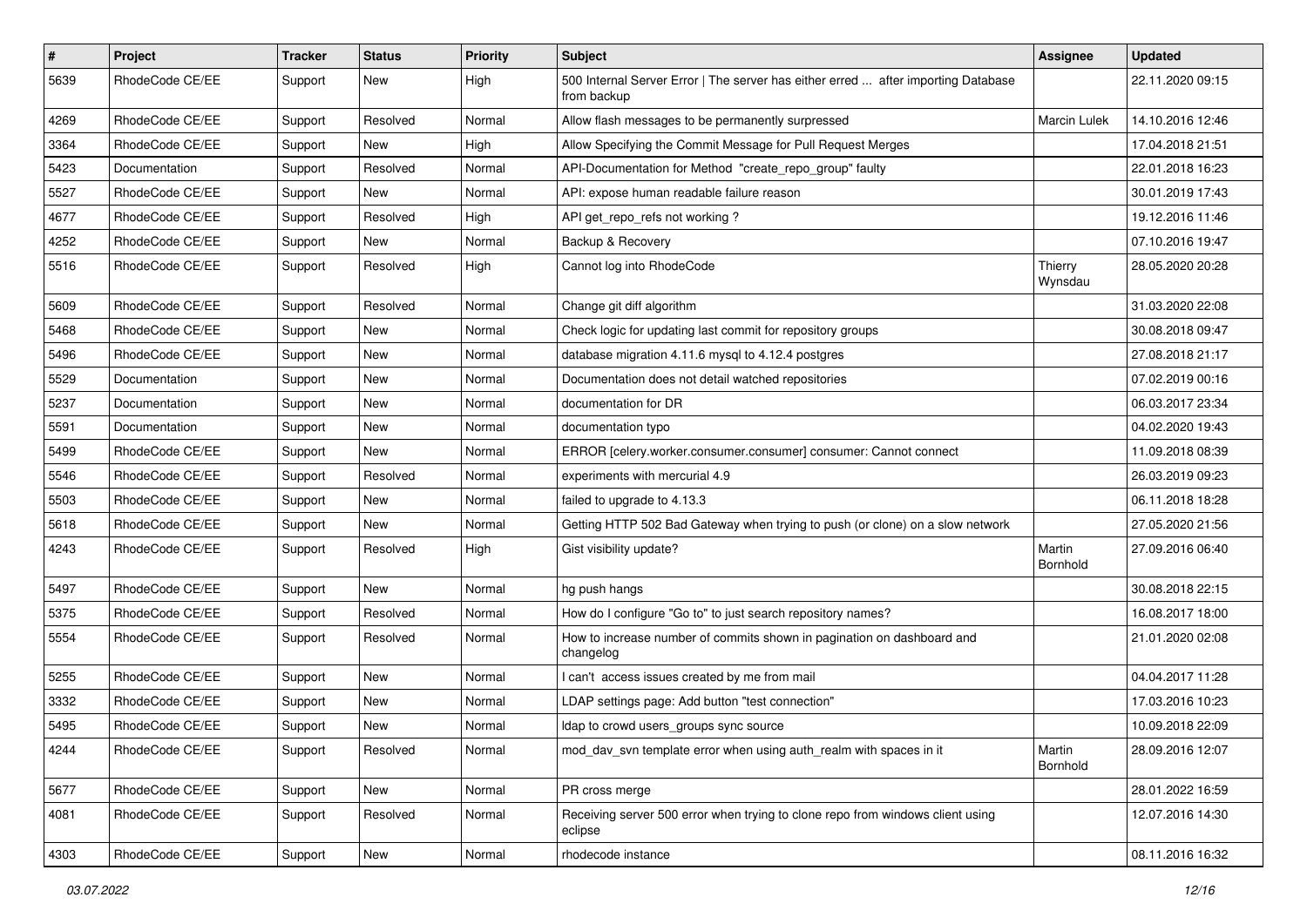| $\vert$ # | Project         | Tracker | <b>Status</b> | <b>Priority</b> | Subject                                                                                                                           | Assignee                     | <b>Updated</b>   |
|-----------|-----------------|---------|---------------|-----------------|-----------------------------------------------------------------------------------------------------------------------------------|------------------------------|------------------|
| 3967      | RhodeCode CE/EE | Support | In Progress   | Normal          | Server 500 error                                                                                                                  |                              | 11.08.2016 13:39 |
| 5484      | RhodeCode CE/EE | Support | <b>New</b>    | Normal          | Setting up ssh, remote hg not found                                                                                               |                              | 06.07.2018 23:41 |
| 5593      | RhodeCode CE/EE | Support | New           | Normal          | SSH connections                                                                                                                   |                              | 17.02.2020 16:18 |
| 5395      | RhodeCode CE/EE | Support | Resolved      | Normal          | Svn protocols and performance                                                                                                     |                              | 04.04.2019 18:08 |
| 5541      | RhodeCode CE/EE | Support | New           | Normal          | <b>SVN Settings: Repository Patterns</b>                                                                                          |                              | 16.12.2019 15:35 |
| 5394      | RhodeCode CE/EE | Support | New           | Normal          | SVN to Git / Mercurial Migration                                                                                                  |                              | 03.10.2017 09:29 |
| 5269      | RhodeCode CE/EE | Support | New           | Normal          | Upgrade from RC EE 3.7.1 to RC EE 4.x                                                                                             |                              | 29.06.2017 19:36 |
| 5491      | RhodeCode CE/EE | Support | New           | Urgent          | Upgrade RhodeCode Community + VCSSERVER from 4.10.4 to 4.12.4, pull request<br>stop working with reviewers                        |                              | 30.08.2018 09:47 |
| 5544      | RhodeCode CE/EE | Support | Resolved      | Normal          | Use of authentication token with LDAP account results in account lockout when max<br>bad password attempts are configured in LDAP |                              | 27.02.2019 10:09 |
| 4227      | RhodeCode CE/EE | Support | Resolved      | Normal          | VBScript files detected as text/plain - no syntax highlighting                                                                    |                              | 14.09.2016 22:38 |
| 5404      | RhodeCode CE/EE | Task    | <b>New</b>    | Normal          | Add an option to detach review rules when deleting an user                                                                        |                              | 22.11.2017 11:23 |
| 4282      | RhodeCode CE/EE | Task    | Resolved      | Normal          | Add inode limit together with disk usage                                                                                          | Marcin<br>Kuzminski<br>[CTO] | 19.10.2016 12:18 |
| 5537      | RhodeCode CE/EE | Task    | Resolved      | Normal          | Add owner to create pull request API                                                                                              |                              | 28.02.2019 13:52 |
| 5229      | RhodeCode CE/EE | Task    | Resolved      | Normal          | add support for https://clipboardjs.com/                                                                                          |                              | 21.01.2020 02:19 |
| 5225      | RhodeCode CE/EE | Task    | Resolved      | Normal          | add tag of author/contribitor to comments                                                                                         |                              | 11.05.2017 11:10 |
| 4290      | RhodeCode CE/EE | Task    | New           | Normal          | Allow to transplant the review status to merged commits                                                                           |                              | 17.04.2018 21:50 |
| 3260      | RhodeCode CE/EE | Task    | <b>New</b>    | Normal          | api: expose get_repo_node method                                                                                                  |                              | 17.03.2016 12:56 |
| 5201      | RhodeCode CE/EE | Task    | Resolved      | Normal          | API: implement describe-methods                                                                                                   |                              | 13.02.2017 15:57 |
| 3093      | Documentation   | Task    | New           | Normal          | [API] - update hg/git update pr API. Auto updates PR on push                                                                      | <b>Brian Butler</b>          | 01.07.2016 14:15 |
| 3362      | RhodeCode CE/EE | Task    | New           | Normal          | auth-plugins, indicate visually that plugin is turned on but NOT enabled                                                          |                              | 22.03.2016 19:03 |
| 4666      | RhodeCode CE/EE | Task    | Resolved      | Normal          | Bump git and mercurial to latest versions                                                                                         |                              | 02.12.2016 19:01 |
| 2944      | RhodeCode CE/EE | Task    | New           | Normal          | Bump gunicorn to 19.4 version                                                                                                     |                              | 17.03.2016 12:58 |
| 5184      | RhodeCode CE/EE | Task    | Resolved      | Normal          | bump pyramid to 1.7.X                                                                                                             |                              | 06.02.2017 21:50 |
| 4283      | RhodeCode CE/EE | Task    | Resolved      | Normal          | bump whoosh to 2.7.4 release                                                                                                      |                              | 13.12.2016 21:08 |
| 3239      | RhodeCode CE/EE | Task    | Resolved      | Normal          | Catch all route for repo page or repo group page is always executing checks for<br>every page                                     |                              | 21.04.2016 11:30 |
| 4163      | RhodeCode CE/EE | Task    | New           | Normal          | [ce, ee] celery refactor + upgrade                                                                                                |                              | 15.08.2016 12:32 |
| 4289      | RhodeCode CE/EE | Task    | New           | Low             | [ce, ee] clean up pygments lexer functions + handling                                                                             | Daniel D                     | 21.10.2016 14:44 |
| 4147      | RhodeCode CE/EE | Task    | New           | Normal          | [ce, ee, docs] Events documentation                                                                                               | Daniel D                     | 15.08.2016 12:33 |
| 4197      | RhodeCode CE/EE | Task    | New           | Normal          | [ce, ee] get list of users with their permissions to a repository                                                                 | Daniel D                     | 22.09.2017 10:30 |
| 4179      | RhodeCode CE/EE | Task    | New           | Normal          | [ce, ee] refine perms summary list                                                                                                | Daniel D                     | 14.09.2016 12:09 |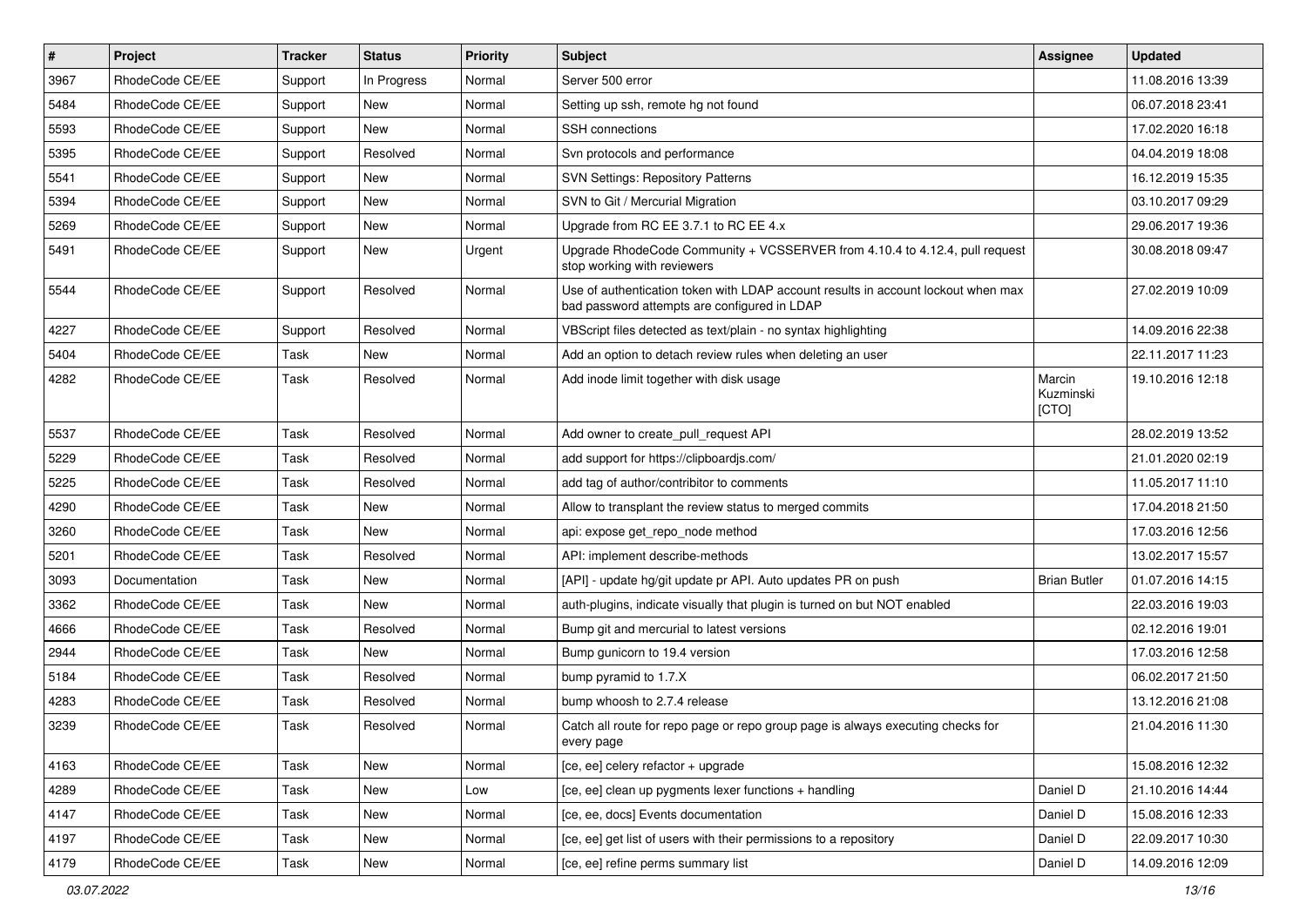| $\vert$ # | Project         | <b>Tracker</b> | <b>Status</b> | <b>Priority</b> | <b>Subject</b>                                                                                        | Assignee                     | <b>Updated</b>   |
|-----------|-----------------|----------------|---------------|-----------------|-------------------------------------------------------------------------------------------------------|------------------------------|------------------|
| 4288      | RhodeCode CE/EE | Task           | Resolved      | Normal          | [ce, ee] unify controllers that use diffs                                                             | Daniel D                     | 02.08.2017 11:41 |
| 4246      | RhodeCode CE/EE | <b>Task</b>    | New           | Normal          | [ce, ee, vcs, git] add tests for annotated git tags                                                   | Daniel D                     | 13.02.2018 18:03 |
| 3454      | RhodeCode CE/EE | Task           | Feedback      | Normal          | [ce/ee] visually differentiate the two editions                                                       | Marcin<br>Kuzminski<br>[CTO] | 10.08.2016 03:30 |
| 4120      | RhodeCode CE/EE | <b>Task</b>    | <b>New</b>    | Normal          | [ce] replace get_repo_nodes api                                                                       | Daniel D                     | 17.04.2018 21:49 |
| 4140      | RhodeCode CE/EE | Task           | Resolved      | Normal          | Check middleware chain status, and Verify that special middleware is catching<br>exceptions correctly |                              | 23.08.2016 12:13 |
| 5270      | RhodeCode CE/EE | Task           | <b>New</b>    | Normal          | Comments updates                                                                                      | Bartłomiej<br>Wołyńczyk      | 17.04.2018 21:51 |
| 4245      | RhodeCode CE/EE | Task           | Resolved      | Normal          | Convert control command to use http mode by default                                                   | Marcin<br>Kuzminski<br>[CTO] | 14.10.2016 16:13 |
| 3333      | RhodeCode Tools | Task           | New           | Normal          | Create rhodecode-tools backup command for backup of RhodeCode Enterprise                              |                              | 17.03.2016 12:43 |
| 4251      | RhodeCode CE/EE | Task           | Feedback      | High            | [customer] Pull request with subrepos                                                                 | Martin<br>Bornhold           | 10.11.2016 17:52 |
| 4238      | RhodeCode CE/EE | Task           | Resolved      | Normal          | default reviewers updates                                                                             | Daniel D                     | 06.10.2016 14:26 |
| 2744      | RhodeCode CE/EE | Task           | Resolved      | Normal          | Deprecating Internet Explorer                                                                         |                              | 06.07.2016 12:04 |
| 4311      | RhodeCode CE/EE | <b>Task</b>    | Resolved      | Normal          | Diffs feedback                                                                                        | Daniel D                     | 26.11.2016 14:10 |
| 3556      | RhodeCode CE/EE | Task           | Resolved      | Normal          | Disable and rename initial_repo_scan flag                                                             | Marcin<br>Kuzminski<br>[CTO] | 22.04.2016 14:33 |
| 4669      | RhodeCode CE/EE | <b>Task</b>    | <b>New</b>    | Normal          | disable pytest sugar on nix-build                                                                     |                              | 01.12.2016 12:52 |
| 4237      | RhodeCode CE/EE | <b>Task</b>    | Resolved      | Normal          | Enable HTTP support                                                                                   | Martin<br>Bornhold           | 12.10.2016 11:51 |
| 5265      | RhodeCode CE/EE | Task           | Resolved      | Normal          | Enable phases support                                                                                 |                              | 11.05.2017 11:10 |
| 682       | Documentation   | <b>Task</b>    | <b>New</b>    | Normal          | Error Msg guide                                                                                       | <b>Brian Butler</b>          | 01.07.2016 14:15 |
| 4259      | RhodeCode CE/EE | Task           | Resolved      | Low             | Events, create post-create-user event                                                                 | Daniel D                     | 30.01.2017 20:11 |
| 3377      | RhodeCode CE/EE | <b>Task</b>    | <b>New</b>    | Normal          | extra fields types extensions                                                                         |                              | 24.03.2016 15:23 |
| 4045      | RhodeCode CE/EE | Task           | New           | Normal          | File permissions                                                                                      |                              | 17.04.2018 21:49 |
| 4281      | RhodeCode CE/EE | <b>Task</b>    | Resolved      | Normal          | Fix docs on To `increase database performance`                                                        | Marcin<br>Kuzminski<br>[CTO] | 18.10.2016 16:39 |
| 4203      | RhodeCode CE/EE | Task           | Resolved      | Normal          | Get rid of svn.proxy.parent path root, and replace it with reading storage location<br>from Database  | Martin<br>Bornhold           | 22.09.2016 14:31 |
| 5386      | RhodeCode CE/EE | Task           | Resolved      | Normal          | Increase security for Email Change                                                                    | Marcin<br>Kuzminski<br>[CTO] | 17.02.2018 17:29 |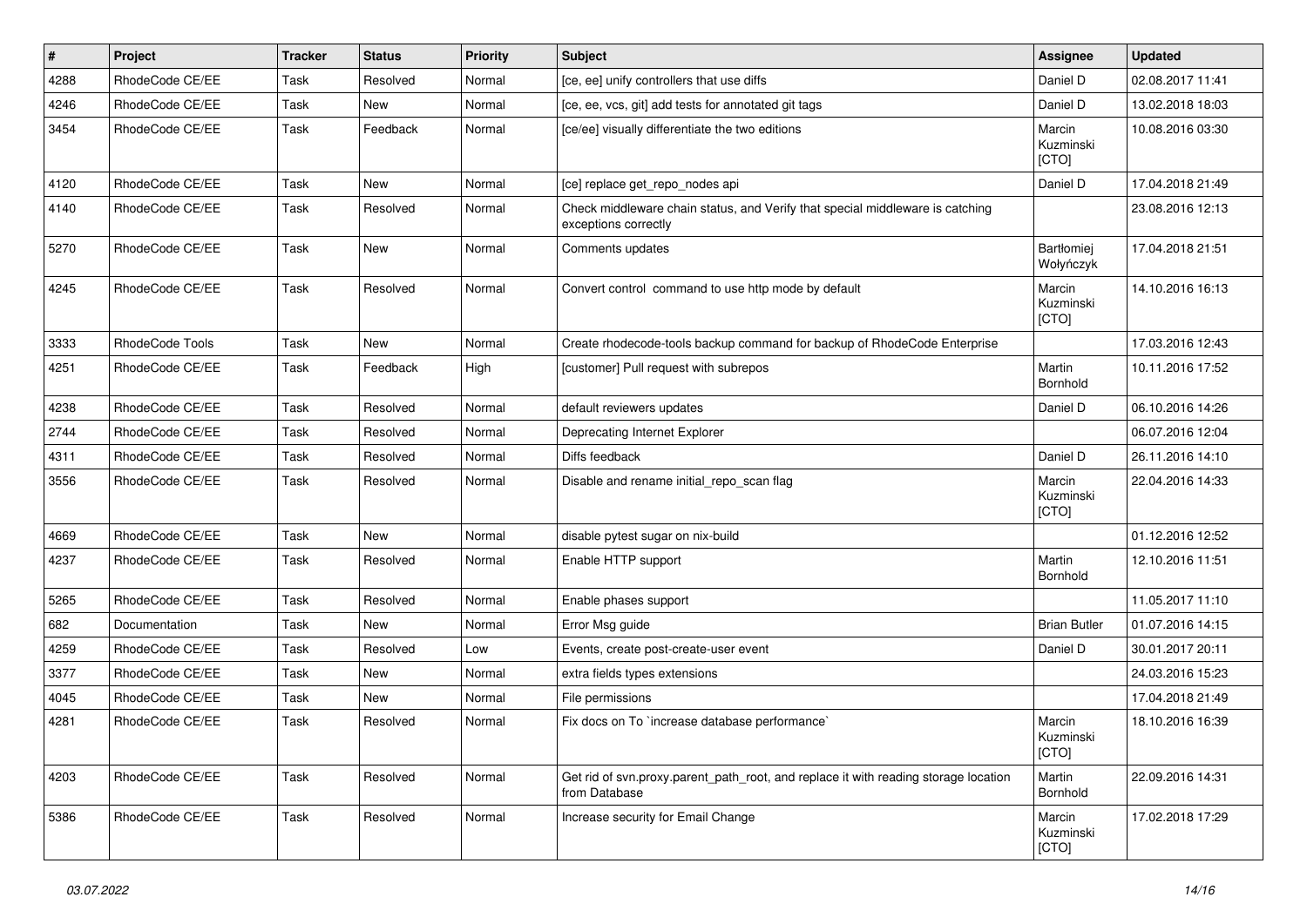| $\pmb{\#}$ | Project              | <b>Tracker</b> | <b>Status</b> | <b>Priority</b> | <b>Subject</b>                                                                                     | <b>Assignee</b>                     | <b>Updated</b>   |
|------------|----------------------|----------------|---------------|-----------------|----------------------------------------------------------------------------------------------------|-------------------------------------|------------------|
| 4181       | RhodeCode CE/EE      | Task           | Resolved      | Normal          | Integrations: allow root repos only integrations                                                   | Daniel D                            | 31.08.2016 17:44 |
| 4180       | RhodeCode CE/EE      | Task           | Resolved      | Normal          | integrations: possible limit the updates sent                                                      | Daniel D                            | 22.08.2016 12:22 |
| 5200       | RhodeCode CE/EE      | Task           | New           | Normal          | investigate search improvements                                                                    |                                     | 16.12.2019 16:04 |
| 4305       | RhodeCode CE/EE      | Task           | Resolved      | Normal          | Meta-tagging could be excluded from limit                                                          |                                     | 09.11.2016 19:27 |
| 5221       | RhodeCode CE/EE      | Task           | Resolved      | Normal          | Missing comment type in emails                                                                     |                                     | 19.02.2017 21:46 |
| 3261       | RhodeCode CE/EE      | Task           | <b>New</b>    | Normal          | mousetrap.js bump to latest 1.5.X version                                                          |                                     | 17.03.2016 12:52 |
| 4194       | RhodeCode CE/EE      | Task           | Resolved      | Normal          | move svn http backend out of labs into a real VCS settings                                         | Lisa Quatmann                       | 14.09.2016 23:16 |
| 3484       | RhodeCode CE/EE      | Task           | <b>New</b>    | Normal          | oauth: reduce required permissions for 3rd party                                                   |                                     | 13.04.2016 12:33 |
| 5203       | RhodeCode CE/EE      | Task           | Resolved      | Normal          | optimise large repos speed                                                                         |                                     | 08.09.2017 16:10 |
| 4153       | RhodeCode CE/EE      | Task           | Resolved      | Normal          | Optimize readme fetching by changing the system of readme detection                                | Johannes<br><b>Bornhold</b>         | 09.09.2016 10:17 |
| 4151       | RhodeCode CE/EE      | Task           | Resolved      | Normal          | [packaging] Subversion to current 1.9.X                                                            |                                     | 09.09.2016 10:18 |
| 5150       | RhodeCode CE/EE      | Task           | Resolved      | Normal          | Password reset promts in my account should be hidden in accounts that are not of<br>type rhodecode | Marcin<br>Kuzminski<br>[CTO]        | 02.01.2017 16:34 |
| 4202       | RhodeCode CE/EE      | Task           | Resolved      | Normal          | Polish the 503.html page                                                                           | Daniel D                            | 30.08.2016 23:54 |
| 4234       | RhodeCode CE/EE      | Task           | New           | Normal          | prepare and test RhodeCode VM image for AWS                                                        | Marcin Lulek                        | 11.07.2017 13:32 |
| 5326       | RhodeCode CE/EE      | Task           | Resolved      | Normal          | Public usergroup profile                                                                           | <b>Bartłomiei</b><br>Wołyńczyk      | 22.02.2018 15:44 |
| 3092       | Documentation        | Task           | New           | Normal          | [RCE, ini] - doc available settings + check tender with Gemalto hacks                              | <b>Brian Butler</b>                 | 01.07.2016 14:15 |
| 4169       | RhodeCode CE/EE      | Task           | Resolved      | Normal          | re-architecture celery support                                                                     |                                     | 17.11.2017 19:21 |
| 4297       | RhodeCode CE/EE      | Task           | Resolved      | Normal          | redo the my-pull-requests page to use the datagrid                                                 | Marcin<br>Kuzminski<br><b>ICTOI</b> | 01.11.2016 09:31 |
| 5235       | RhodeCode CE/EE      | Task           | Resolved      | Normal          | relative image support                                                                             |                                     | 10.03.2017 23:37 |
| 4108       | RhodeCode CE/EE      | Task           | Resolved      | Normal          | Release 4.2.2                                                                                      |                                     | 14.10.2016 13:08 |
| 4670       | RhodeCode CE/EE      | Task           | Resolved      | Normal          | Release 4.5.1                                                                                      | Marcin<br>Kuzminski<br>[CTO]        | 06.12.2016 21:13 |
| 4678       | RhodeCode CE/EE      | Task           | Resolved      | Normal          | Release 4.5.2                                                                                      |                                     | 19.12.2016 17:32 |
| 5207       | RhodeCode CE/EE      | Task           | Resolved      | Low             | Release 4.6.1                                                                                      |                                     | 13.02.2017 18:04 |
| 4052       | RhodeCode Appenlight | Task           | New           | Normal          | release fixes                                                                                      | Marcin Lulek                        | 29.06.2016 12:14 |
| 5198       | RhodeCode CE/EE      | Task           | Resolved      | Normal          | remove pyro4 from enterprise                                                                       |                                     | 07.02.2017 19:28 |
| 3376       | RhodeCode CE/EE      | Task           | New           | Normal          | Repo action plugins                                                                                |                                     | 24.03.2016 15:21 |
| 3504       | RhodeCode CE/EE      | Task           | In Progress   | Normal          | [routing] Move static assets under a common prefix                                                 |                                     | 19.07.2016 12:27 |